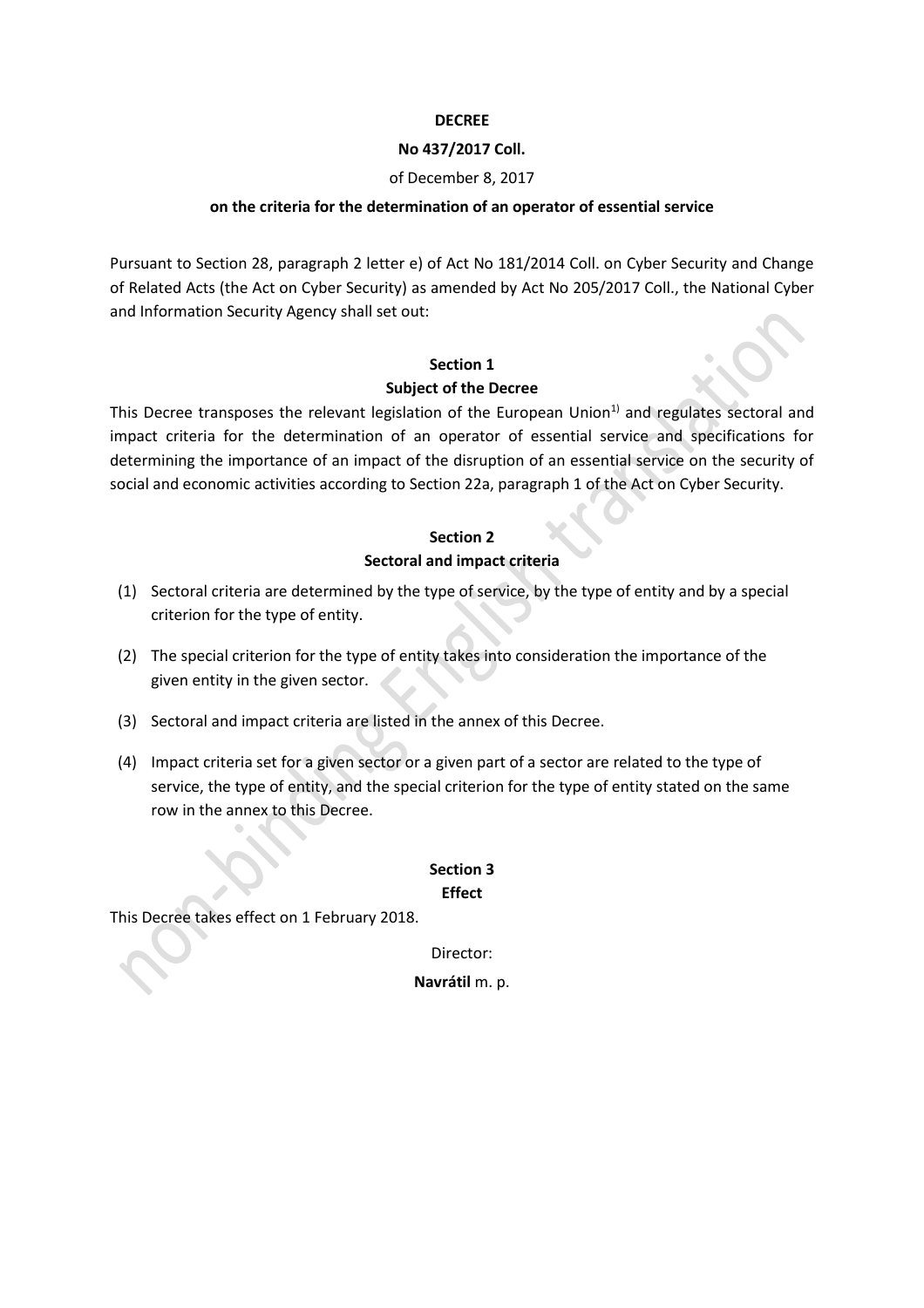## **Annex to the Decree No 437/2017 Coll.**

## **Sectoral and impact criteria for the identification of essential service operators**

- **1. Energy**
- **1.1. Electricity**

| Sectoral criteria                                 |                                                                            |                                                                                                                                                                                                                                                                                 |                                                                                                                                                                                                                                                                                                                                                                                    |
|---------------------------------------------------|----------------------------------------------------------------------------|---------------------------------------------------------------------------------------------------------------------------------------------------------------------------------------------------------------------------------------------------------------------------------|------------------------------------------------------------------------------------------------------------------------------------------------------------------------------------------------------------------------------------------------------------------------------------------------------------------------------------------------------------------------------------|
| <b>Type of service</b>                            | <b>Type of entity</b>                                                      | Special criterion for the<br>type of entity                                                                                                                                                                                                                                     | Impact criteria                                                                                                                                                                                                                                                                                                                                                                    |
| 1.1.1. Electricity<br>production                  | An electricity<br>producer according<br>to the Energy Act                  | a) A production facility<br>with total installed<br>generating capacity of at<br>least 500 MW;<br>b) a supporting services<br>plant with total installed<br>generating capacity of at<br>least 100 MW or<br>c) a technical control<br>centre used in electricity<br>production. | The impact of a cyber<br>security incident in the<br>information system or in the<br>electronic communications<br>network on the functioning<br>of which the service<br>provision is dependent can<br>cause<br>I. a serious limitation,<br>disruption or unavailability<br>of the type of service which<br>would affect more than<br>50,000 people;<br>II. a serious limitation or |
| 1.1.2. Electricity<br>sale                        | An electricity<br>retailer according<br>to the Energy Act                  | a) Systems used for<br>electricity sale that<br>directly affect the supply<br>of electricity to end<br>customers.                                                                                                                                                               | disruption of another<br>essential service or a<br>limitation or disruption of a<br>critical infrastructure<br>element;                                                                                                                                                                                                                                                            |
| 1.1.3.<br><b>Transmission</b><br>system operation | A transmission<br>system operator<br>according to the<br><b>Energy Act</b> | a) Transmission system<br>lines;<br>b) an electrical<br>substation of a<br>transmission system or<br>c) a technical control<br>centre used in the<br>transmission system<br>operation.                                                                                          | III. economic loss greater<br>than 0.25 % of GDP;<br>IV. more than 100 casualties<br>or 1,000 injured people in<br>need of medical treatment<br>or<br>V. disruption of public safety<br>in a significant part of the<br>administrative territory of a                                                                                                                              |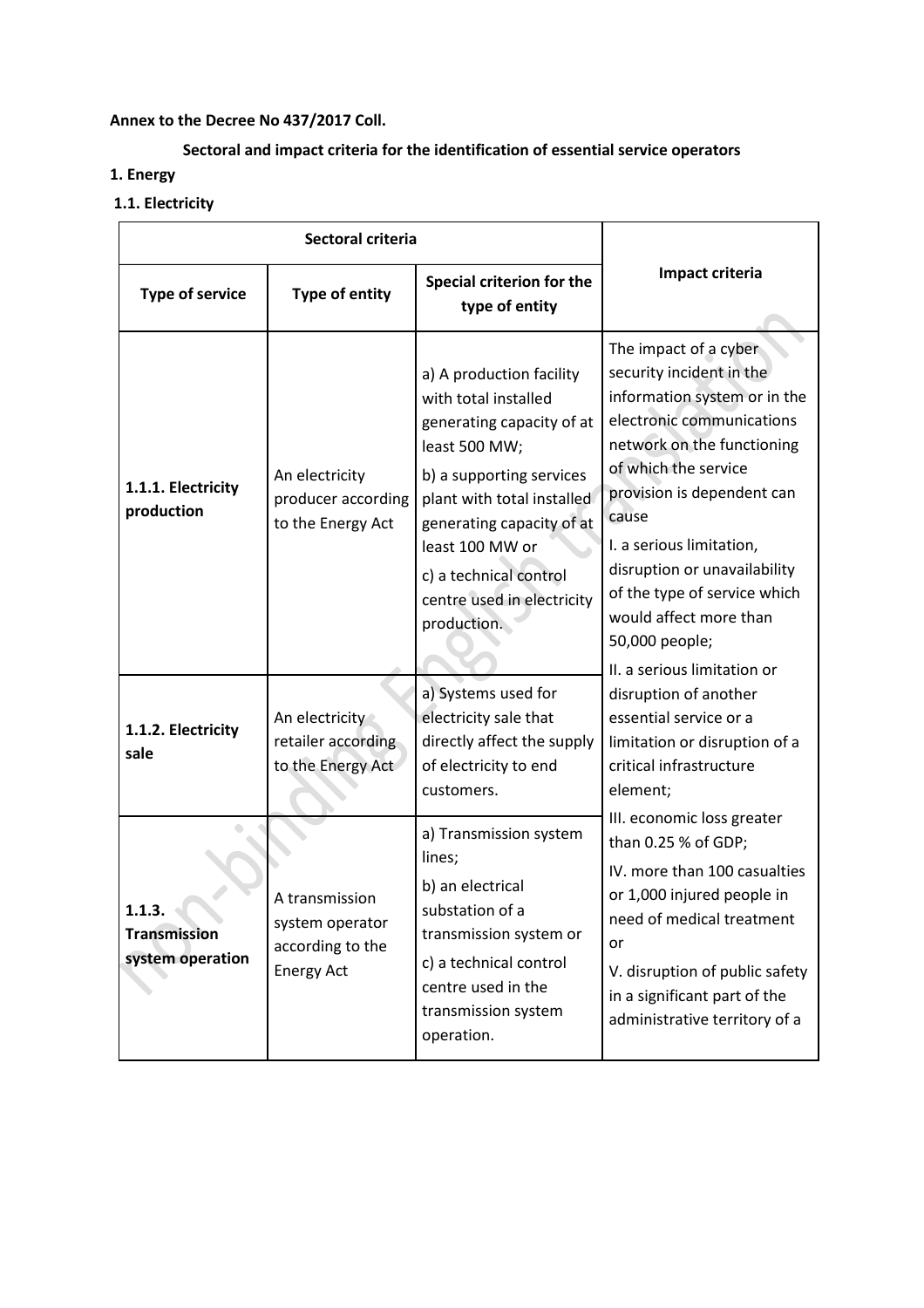| 1.1.4. Distribution<br>system operation | A distribution<br>system operator<br>according to the<br><b>Energy Act</b> | a) Distribution system<br>lines;<br>b) an electrical<br>substation of a<br>distribution system or<br>c) a technical control<br>centre used in the<br>distribution system<br>operation. | municipality with extended<br>powers, which may require<br>rescue and liquidation<br>operations by the integrated<br>rescue system units. |
|-----------------------------------------|----------------------------------------------------------------------------|----------------------------------------------------------------------------------------------------------------------------------------------------------------------------------------|-------------------------------------------------------------------------------------------------------------------------------------------|
|-----------------------------------------|----------------------------------------------------------------------------|----------------------------------------------------------------------------------------------------------------------------------------------------------------------------------------|-------------------------------------------------------------------------------------------------------------------------------------------|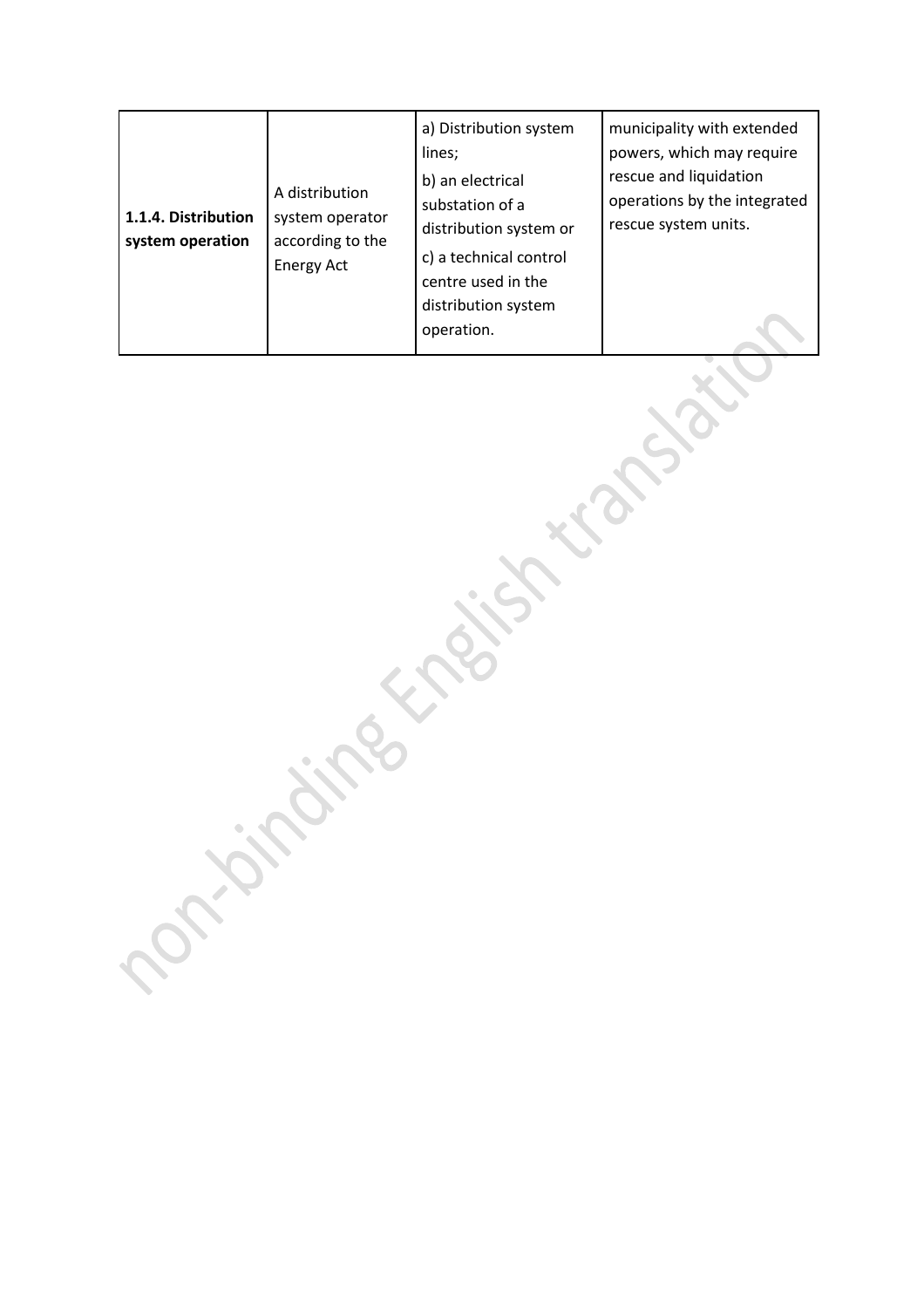|  | л<br>Ш<br>ı<br>M.<br>٧ |
|--|------------------------|
|--|------------------------|

| Impact criteria<br>Special criterion for the<br><b>Type of entity</b><br><b>Type of service</b><br>type of entity<br>a) A facility for oil<br>The impact of a cyber<br>production, processing,<br>security incident in the<br>refining or treatment<br>information system or in the<br>with installed annual<br>electronic communications<br>production capacity of at<br>network on the functioning<br>least 3,000,000 tonnes;<br>of which the service<br>provision is dependent can<br>b) a storage facility or<br>cause<br>set of storage facilities<br>with capacity of at least<br>I. a serious limitation or<br>20,000 $m^3$ ;<br>disruption of the type of<br>1.2.1. The<br>service which would affect<br>c) an LPG storage facility<br>operation of oil<br>An operator of oil<br>more than 50,000 people;<br>with capacity of at least<br>production,<br>production,<br>20,000 m <sup>3</sup> ;<br>II. a serious limitation or<br>refining,<br>refining, processing,<br>disruption of another<br>processing,<br>d) a pipeline with<br>treatment, storage<br>essential service or a<br>treatment,<br>transmission capacity of<br>or transmission<br>limitation or disruption of a<br>storage or<br>at least 3,000,000<br>facilities<br>critical infrastructure<br>transmission<br>tonnes of product per<br>element;<br>facilities<br>year;<br>III. economic loss greater<br>e) an oil transmission<br>than 0.25 % of GDP;<br>facility or<br>IV. unavailability of the type<br>f) a technical control<br>of service for more than<br>centre used in the<br>1,600 people which is<br>operation of oil<br>irreplaceable in another way<br>production, refining,<br>unless excessive costs were<br>processing, treatment,<br>to be incurred;<br>storage or transmission<br>facilities. | Sectoral criteria |  |  |  |
|-------------------------------------------------------------------------------------------------------------------------------------------------------------------------------------------------------------------------------------------------------------------------------------------------------------------------------------------------------------------------------------------------------------------------------------------------------------------------------------------------------------------------------------------------------------------------------------------------------------------------------------------------------------------------------------------------------------------------------------------------------------------------------------------------------------------------------------------------------------------------------------------------------------------------------------------------------------------------------------------------------------------------------------------------------------------------------------------------------------------------------------------------------------------------------------------------------------------------------------------------------------------------------------------------------------------------------------------------------------------------------------------------------------------------------------------------------------------------------------------------------------------------------------------------------------------------------------------------------------------------------------------------------------------------------------------------------------------------------------------------------------------------------------------|-------------------|--|--|--|
|                                                                                                                                                                                                                                                                                                                                                                                                                                                                                                                                                                                                                                                                                                                                                                                                                                                                                                                                                                                                                                                                                                                                                                                                                                                                                                                                                                                                                                                                                                                                                                                                                                                                                                                                                                                           |                   |  |  |  |
|                                                                                                                                                                                                                                                                                                                                                                                                                                                                                                                                                                                                                                                                                                                                                                                                                                                                                                                                                                                                                                                                                                                                                                                                                                                                                                                                                                                                                                                                                                                                                                                                                                                                                                                                                                                           |                   |  |  |  |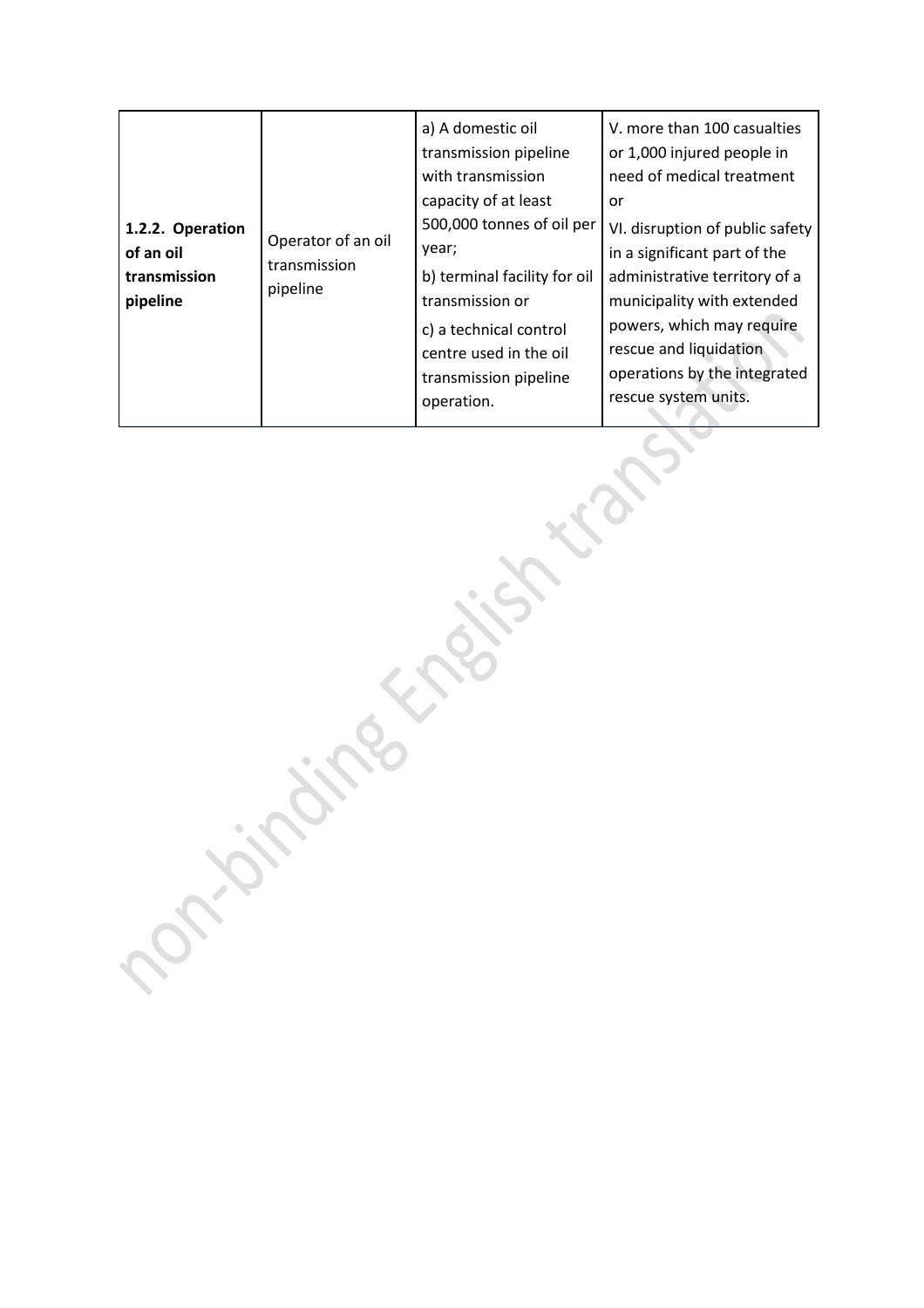### **1.3. Gas**

| Sectoral criteria                                              |                                                                                                                   |                                                                                                                                                 |                                                                                                                                                                                                    |
|----------------------------------------------------------------|-------------------------------------------------------------------------------------------------------------------|-------------------------------------------------------------------------------------------------------------------------------------------------|----------------------------------------------------------------------------------------------------------------------------------------------------------------------------------------------------|
| <b>Type of service</b>                                         | <b>Type of entity</b>                                                                                             | Special criterion for the<br>type of entity                                                                                                     | Impact criteria                                                                                                                                                                                    |
| 1.3.1. Operation of<br>a gas enterprise                        | A gas enterprise<br>according to<br>relevant European<br>Union legislation <sup>2</sup>                           | a) Gas production or<br>extraction amounting to<br>annual production of at<br>least 15 % of the annual<br>consumption of the<br>Czech Republic. | The impact of a cyber<br>security incident in the<br>information system or in the<br>electronic communications<br>network on the functioning<br>of which the service<br>provision is dependent can |
| 1.3.2. Operation of<br>a gas refining or<br>treatment facility | An operator of a<br>gas refining or<br>treatment facility                                                         |                                                                                                                                                 | cause<br>I. a serious limitation,<br>disruption or unavailability<br>of the type of service which                                                                                                  |
| 1.3.3. Gas sale                                                | A gas retailer<br>according to the<br><b>Energy Act</b>                                                           | a) Systems used for gas<br>sale that directly affect<br>the supply of gas to end<br>customers.                                                  | would affect more than<br>50,000 people;<br>II. a serious limitation or<br>disruption of another<br>essential service or a                                                                         |
| 1.3.4.<br><b>Transmission</b><br>system operation              | A transmission<br>system operator<br>according to<br><b>Energy Act</b>                                            | a) Gas transmission<br>system operation or<br>b) a technical control<br>centre used in the gas<br>transmission system<br>operation.             | limitation or disruption of a<br>critical infrastructure<br>element;<br>III. economic loss greater<br>than 0.25 % of GDP;<br>IV. more than 100 casualties<br>or 1,000 injured people in            |
| 1.3.5. Distribution<br>system operation                        | A distribution<br>system operator<br>according to the<br><b>Energy Act</b>                                        | a) Gas distribution<br>system operation or<br>b) a technical control<br>centre used for the<br>distribution system<br>operation.                | need of medical treatment<br>or<br>V. disruption of public safety<br>in a significant part of the<br>administrative territory of a<br>municipality with extended                                   |
| 1.3.6. Storage<br>system operation                             | An operator of a<br>facility<br>storage<br>according<br>to<br>relevant European<br>Union legislation <sup>3</sup> | a) Storage facility<br>operation or<br>b) a technical control<br>centre used in the<br>storage facility<br>operation.                           | powers, which may require<br>rescue and liquidation<br>operations by the integrated<br>rescue system units.                                                                                        |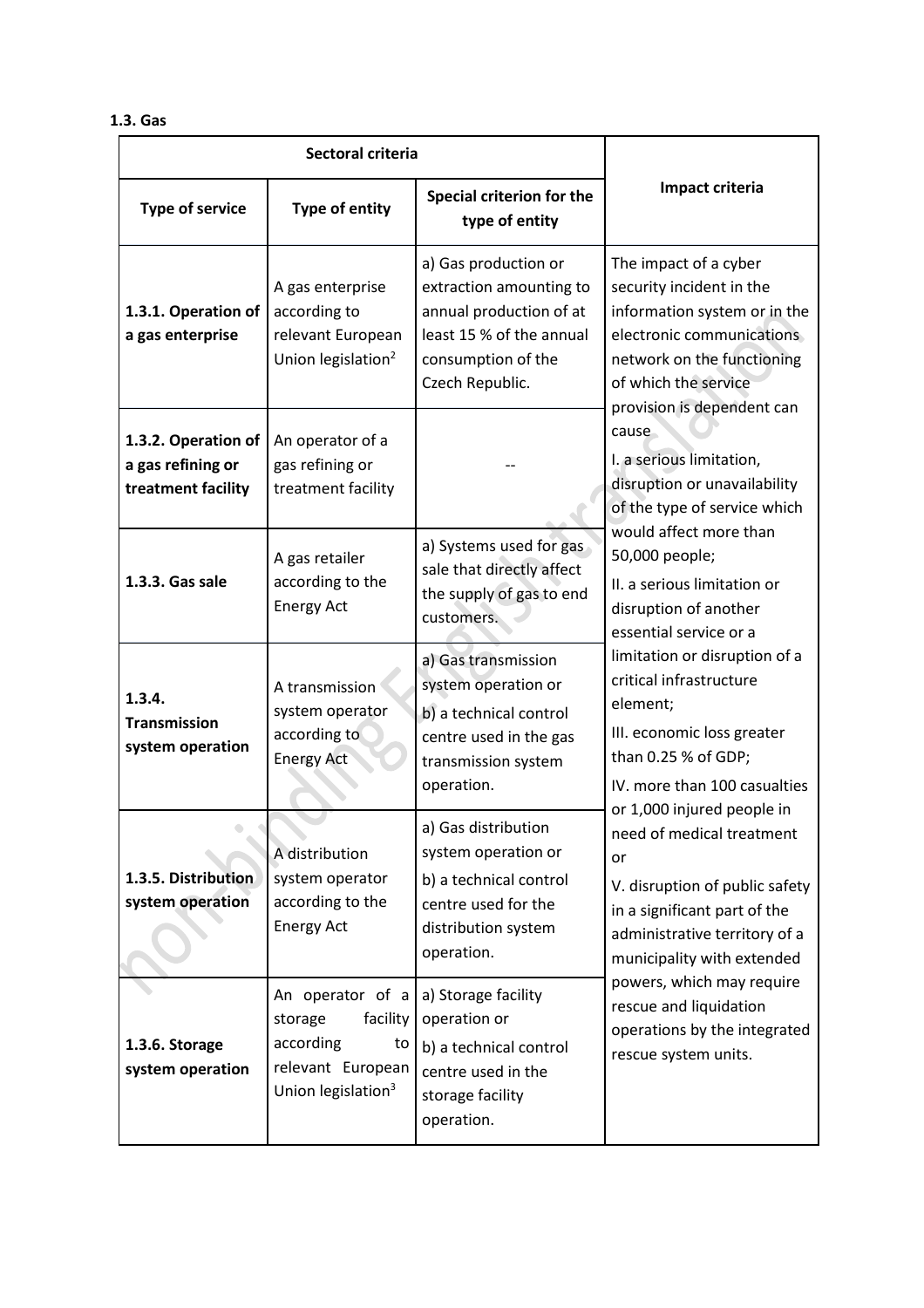| 1.3.7. LNG system<br>operation | An LNG system<br>operator according<br>to relevant<br>European Union | a) Operation of a gas<br>liquefaction facility or<br>b) operation of a facility<br>carrying out LNG import, |  |
|--------------------------------|----------------------------------------------------------------------|-------------------------------------------------------------------------------------------------------------|--|
|                                | legislation $4$                                                      | unloading or re-<br>gasification.                                                                           |  |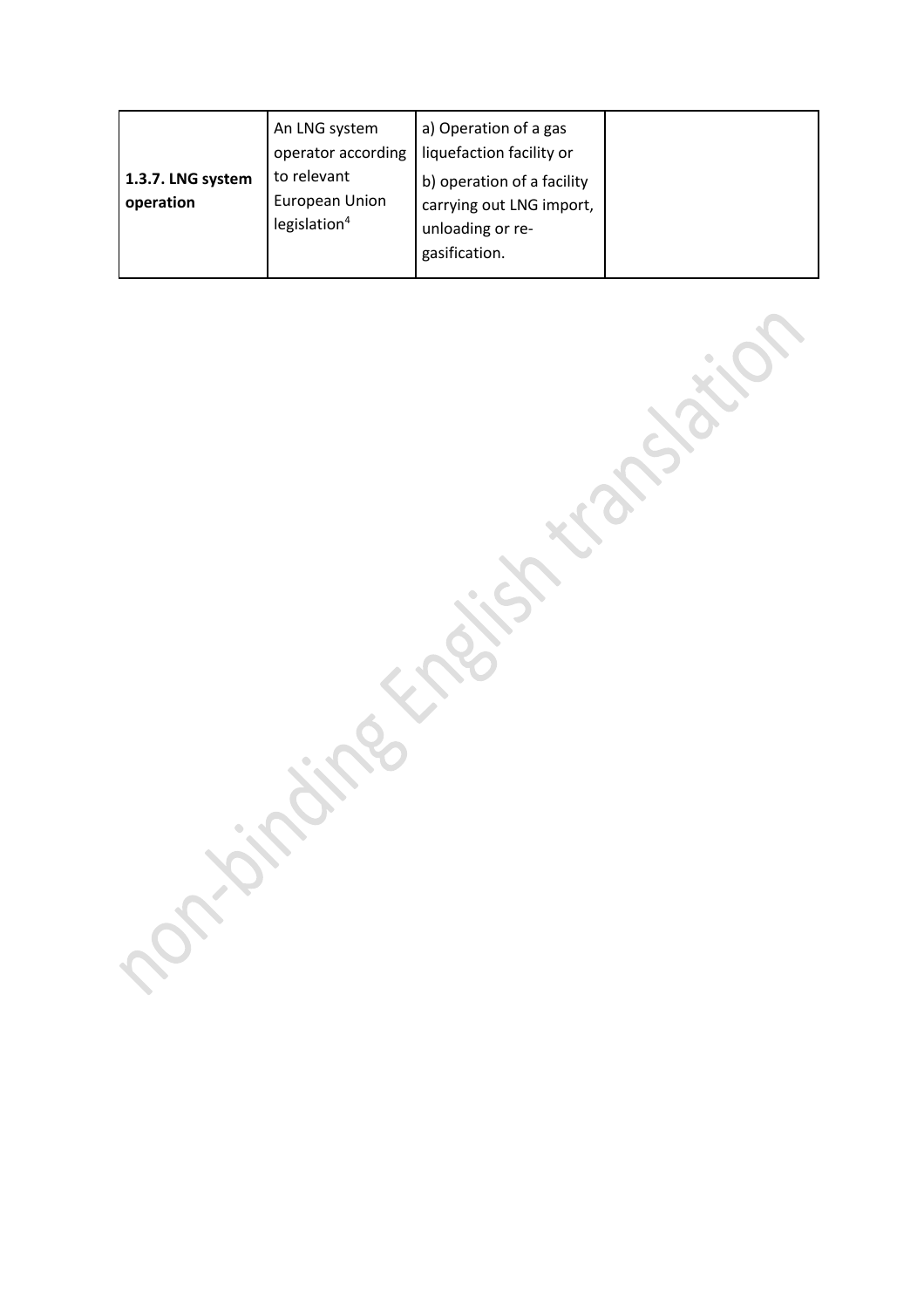## **1.4. Thermal industry**

| Sectoral criteria                                        |                                                                                                               |                                                                                                                                                                            |                                                                                                                                                                                                                                                                                                                                                                                                                                                                                                                                                                                                                                                                          |
|----------------------------------------------------------|---------------------------------------------------------------------------------------------------------------|----------------------------------------------------------------------------------------------------------------------------------------------------------------------------|--------------------------------------------------------------------------------------------------------------------------------------------------------------------------------------------------------------------------------------------------------------------------------------------------------------------------------------------------------------------------------------------------------------------------------------------------------------------------------------------------------------------------------------------------------------------------------------------------------------------------------------------------------------------------|
| <b>Type of service</b>                                   | Type of entity                                                                                                | Special criterion for the<br>type of entity                                                                                                                                | Impact criteria                                                                                                                                                                                                                                                                                                                                                                                                                                                                                                                                                                                                                                                          |
| 1.4.1. Thermal<br>energy production                      | The holder of a<br>license for thermal<br>energy production<br>according to the<br><b>Energy Act</b>          | a) A thermal energy<br>source;<br>b) extracting thermal<br>output from a thermal<br>energy source or<br>c) a technical control<br>centre used in heat<br>energy production | The impact of a cyber<br>security incident in the<br>information system or in the<br>electronic communications<br>network on the functioning<br>of which the service<br>provision is dependent can<br>cause<br>I. a serious limitation,                                                                                                                                                                                                                                                                                                                                                                                                                                  |
| 1.4.2. Operation of<br>a thermal energy<br>supply system | The holder of the<br>a license for<br>thermal energy<br>distribution<br>according to the<br><b>Energy Act</b> | a) A thermal energy<br>distribution facility or<br>b) a technical control<br>centre used in the<br>operation of a thermal<br>energy supply system.                         | disruption or unavailability<br>of the type of service which<br>would affect more than<br>25,000 people;<br>II. a serious limitation or<br>disruption of another<br>essential service or a<br>limitation or disruption of a<br>critical infrastructure<br>element;<br>III. economic loss greater<br>than 0.25 % of GDP;<br>IV. more than 100 casualties<br>or 1,000 injured people in<br>need of medical treatment<br>or<br>V. disruption of public safety<br>in a significant part of the<br>administrative territory of a<br>municipality with extended<br>powers, which may require<br>rescue and liquidation<br>operations by the integrated<br>rescue system units. |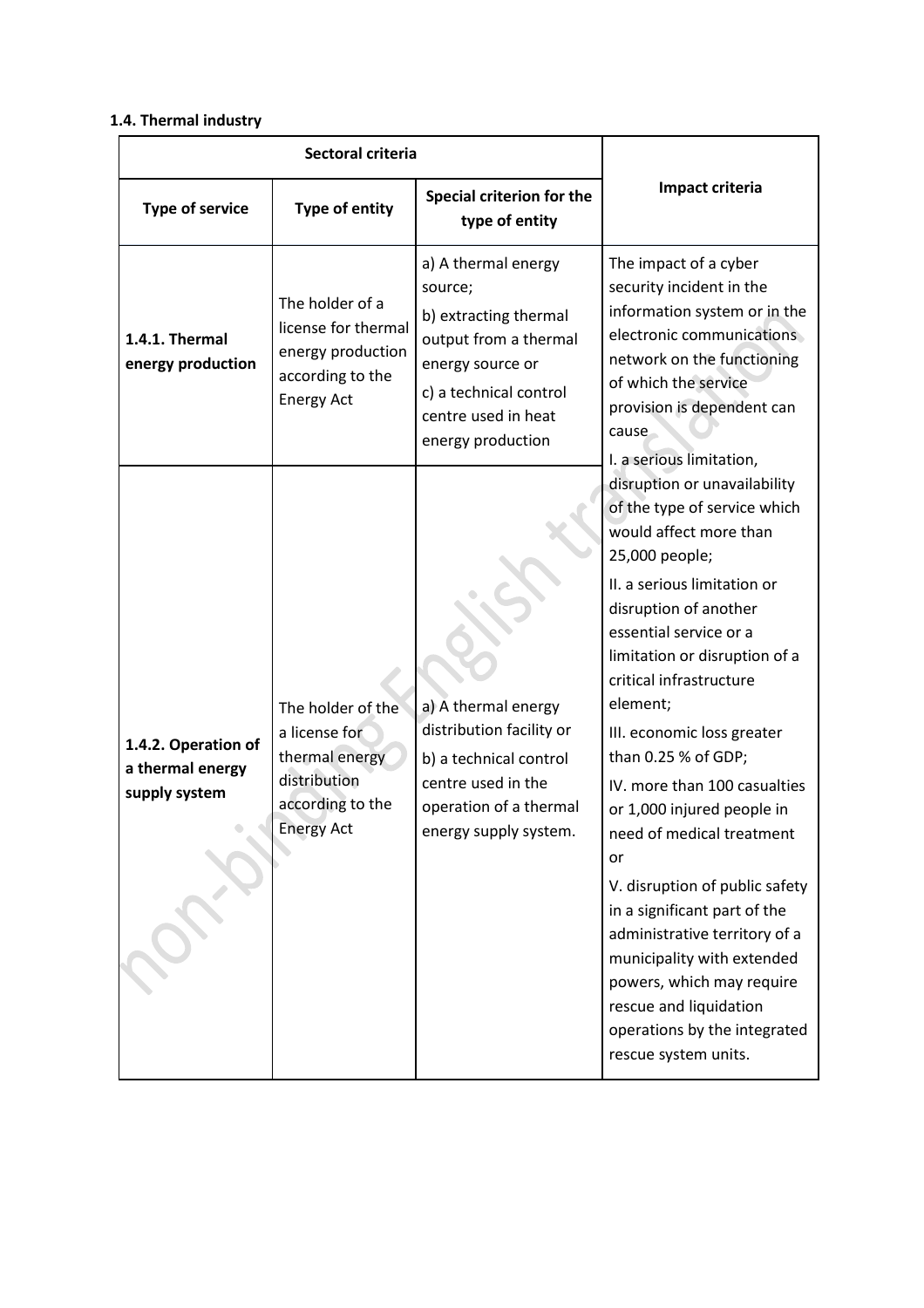## **2. Transport**

#### **2.1. Air transport**

| Sectoral criteria                                                                                     |                                                                                                                                                                 |                                                                                                                                        |                                                                                                                                                                                                                 |
|-------------------------------------------------------------------------------------------------------|-----------------------------------------------------------------------------------------------------------------------------------------------------------------|----------------------------------------------------------------------------------------------------------------------------------------|-----------------------------------------------------------------------------------------------------------------------------------------------------------------------------------------------------------------|
| <b>Type of service</b>                                                                                | Type of entity                                                                                                                                                  | <b>Special criterion for</b><br>the type of entity                                                                                     | Impact criteria                                                                                                                                                                                                 |
| 2.1.1. Air transport<br>operation                                                                     | An air carrier<br>according to the<br><b>Civil Aviation Act</b>                                                                                                 | a) Air transport of at<br>least 500,000 people<br>per year or<br>b) offer of air transport<br>for at least 500,000<br>people per year. | The impact of a cyber security<br>incident in the information<br>system or in the electronic<br>communications network on<br>the functioning of which the<br>service provision is dependent<br>can cause        |
| 2.1.2. Operation of<br>an airport or of<br>ancillary<br>installations<br>contained within<br>airports | An airport<br>operator<br>according to the<br><b>Civil Aviation Act</b><br>or an entity<br>operating ancillary<br>installations<br>contained within<br>airports | a) Within a global or<br>main airport. <sup>5</sup>                                                                                    | I. a serious limitation or<br>disruption of the type of<br>service which would affect<br>more than 50,000 people;<br>II. a serious limitation or<br>disruption of other essential<br>service or a limitation or |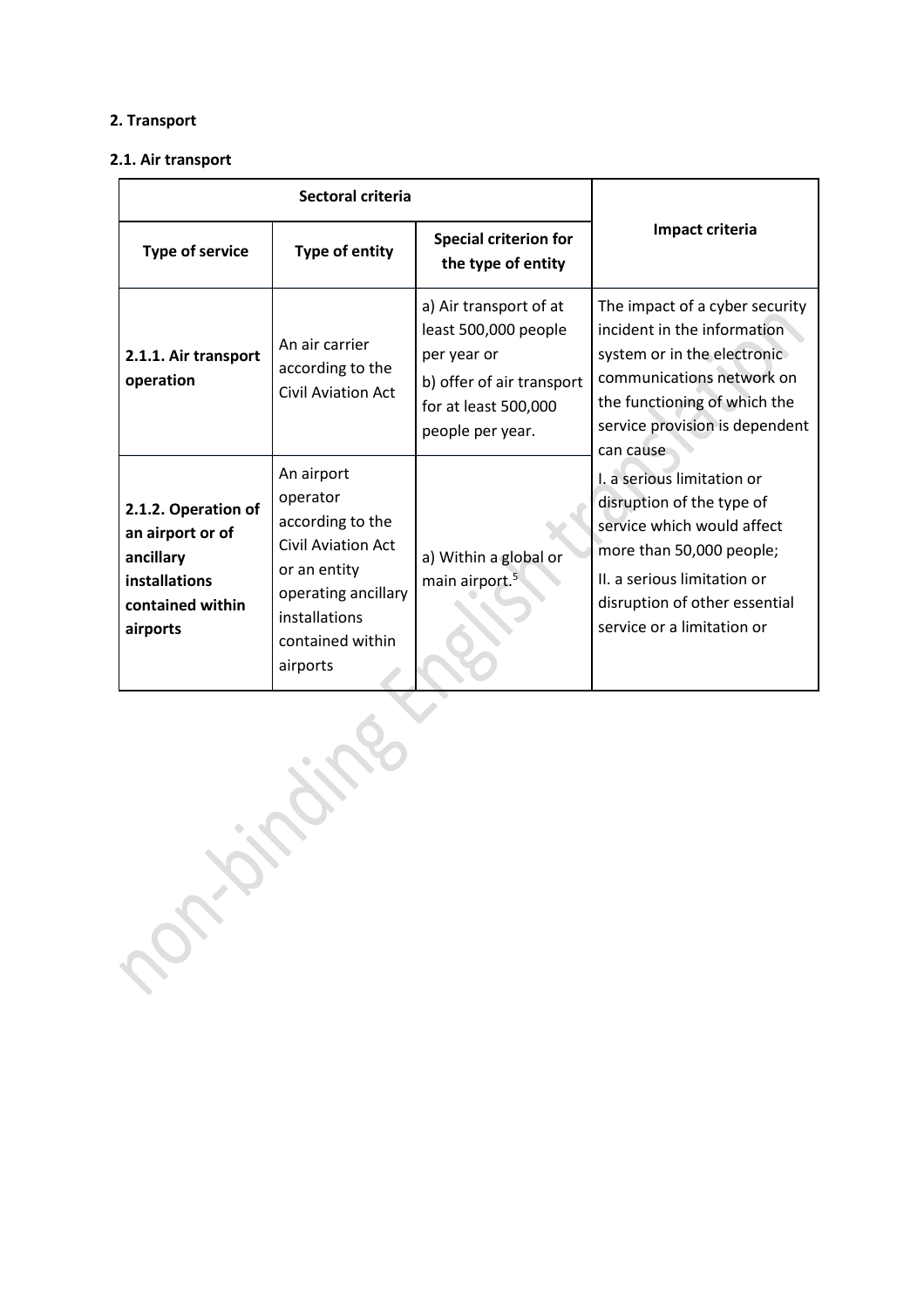| 2.1.3. Air traffic<br>control service | An air navigation<br>service provider<br>according to the<br>directly applicable<br>European Union<br>legislation <sup>6</sup> | a) Approach control<br>service of a global or<br>main airport or of an<br>airport identified as a<br>critical infrastructure<br>element;<br>b) air traffic control<br>service for controlled<br>flights of arriving or<br>departing aircraft;<br>c) aerodrome control<br>service of a global or<br>main airport or of an<br>airport identified as a<br>critical infrastructure<br>element;<br>d) area control service<br>or<br>e) air traffic control<br>service for controlled<br>flights in controlled | disruption of a critical<br>infrastructure element;<br>III. economic loss greater than<br>0.25 % of GDP;<br>IV. unavailability of the type of<br>service for more than 1,600<br>people which is irreplaceable<br>in another way unless<br>excessive costs were to be<br>incurred;<br>V. more than 200 casualties or<br>1,000 injured people in need<br>of medical treatment or<br>VI. disruption of public safety<br>in a significant part of the<br>administrative territory of a<br>municipality with extended<br>powers, which may require<br>rescue and liquidation<br>operations by the integrated<br>rescue system units. |
|---------------------------------------|--------------------------------------------------------------------------------------------------------------------------------|----------------------------------------------------------------------------------------------------------------------------------------------------------------------------------------------------------------------------------------------------------------------------------------------------------------------------------------------------------------------------------------------------------------------------------------------------------------------------------------------------------|---------------------------------------------------------------------------------------------------------------------------------------------------------------------------------------------------------------------------------------------------------------------------------------------------------------------------------------------------------------------------------------------------------------------------------------------------------------------------------------------------------------------------------------------------------------------------------------------------------------------------------|
|                                       | areas.                                                                                                                         |                                                                                                                                                                                                                                                                                                                                                                                                                                                                                                          |                                                                                                                                                                                                                                                                                                                                                                                                                                                                                                                                                                                                                                 |

Portained in the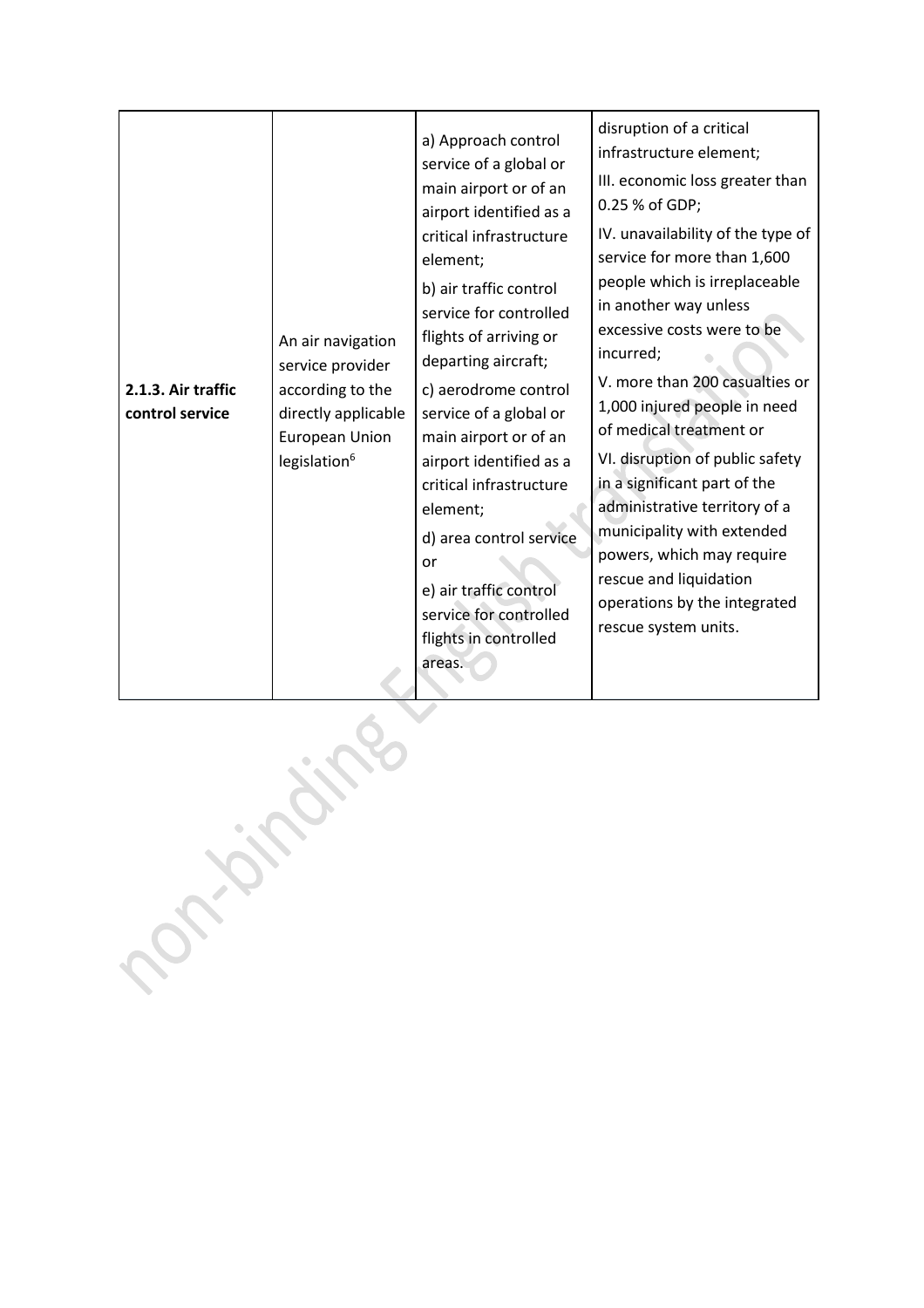#### **2.2. Rail transport**

| Sectoral criteria           |                                                        |                                                                                                                                                                                                                                                                                                                                                                                                            |                                                                                                                                                                                                                                                                                                                                                                                                                                                                                                                                                                                                                                                |
|-----------------------------|--------------------------------------------------------|------------------------------------------------------------------------------------------------------------------------------------------------------------------------------------------------------------------------------------------------------------------------------------------------------------------------------------------------------------------------------------------------------------|------------------------------------------------------------------------------------------------------------------------------------------------------------------------------------------------------------------------------------------------------------------------------------------------------------------------------------------------------------------------------------------------------------------------------------------------------------------------------------------------------------------------------------------------------------------------------------------------------------------------------------------------|
| <b>Type of service</b>      | Type of entity                                         | <b>Special criterion for</b><br>the type of entity                                                                                                                                                                                                                                                                                                                                                         | Impact criteria                                                                                                                                                                                                                                                                                                                                                                                                                                                                                                                                                                                                                                |
| 2.2.1. Railway<br>operation | A railway operator<br>according to the<br>Railways Act | a) Authorization for the<br>establishment,<br>management and<br>maintenance of railway<br>infrastructure including<br>traffic control,<br>transport security or<br>traffic signaling;<br>b) a central dispatcher<br>control centre;<br>c) a control and<br>analysis centre;<br>d) automated set up of<br>railway routes;<br>e) automated train<br>operation or<br>f) the European Train<br>Control System. | The impact of a cyber security<br>incident in the information<br>system or in the electronic<br>communications network on<br>the functioning of which the<br>service provision is dependent<br>can cause<br>I. a serious limitation or<br>disruption of the type of<br>service which would affect<br>more than 50,000 people;<br>II. a serious limitation or<br>disruption of another essential<br>service or a limitation or<br>disruption of a critical<br>infrastructure element;<br>III. economic loss greater than<br>0.25 % of GDP;<br>IV. unavailability of the type of<br>service for more than 1,600<br>people which is irreplaceable |
| Portal.                     |                                                        |                                                                                                                                                                                                                                                                                                                                                                                                            |                                                                                                                                                                                                                                                                                                                                                                                                                                                                                                                                                                                                                                                |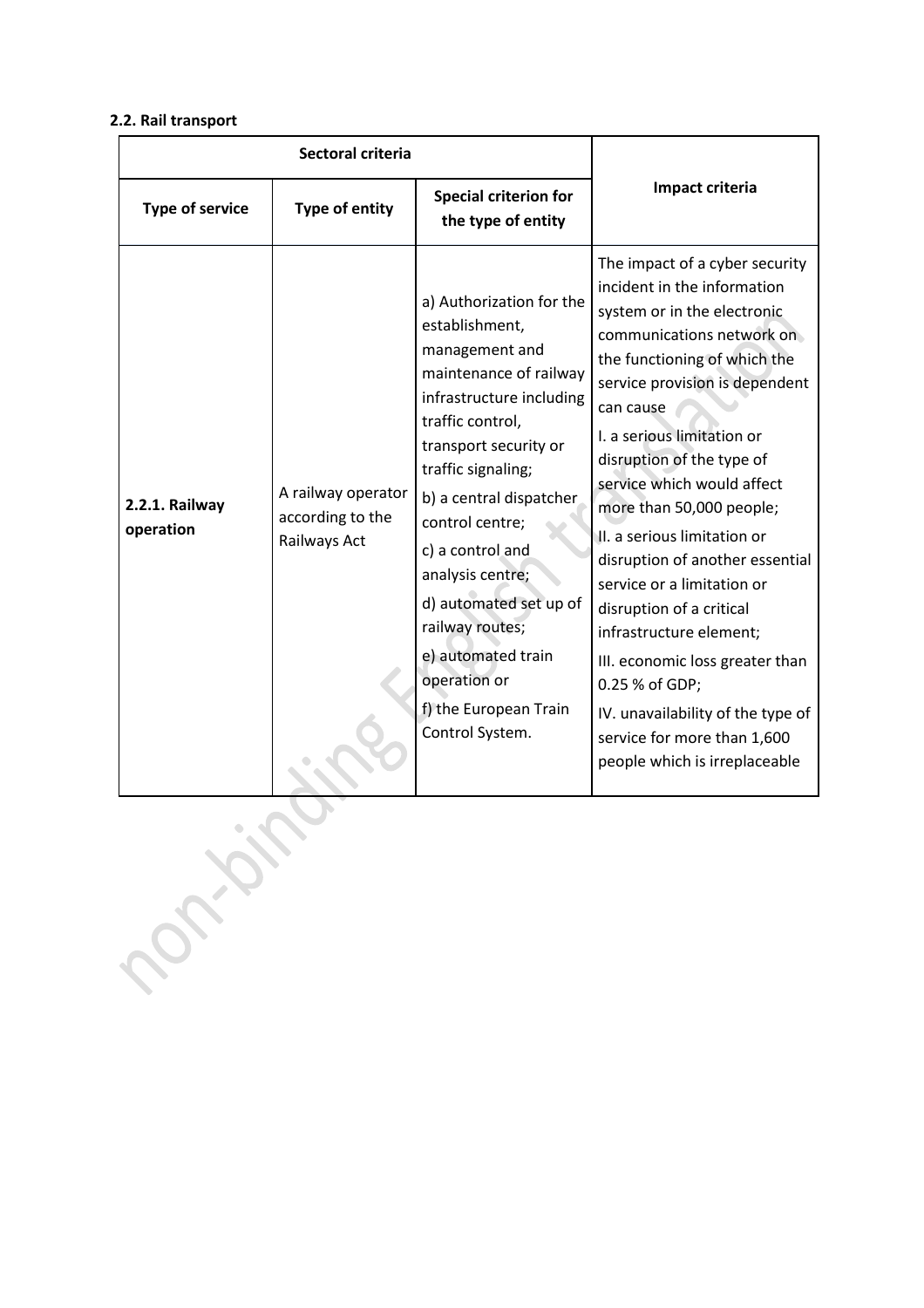| 2.2.2. Operation of<br>railway<br>railway<br>transportation or<br>service facility | Important<br>International<br>An operator of<br>transportation or<br>a service facility<br>according to the<br>Important<br>Railways Act<br>International<br>international Rail | a) The provision of<br>railway transportation<br>units engaged in Trans-<br><b>European Transport</b><br>Network (TEN-T), Main<br><b>International Railway</b><br>Lines system (AGC),<br><b>Combined Transport</b><br>Lines system (AGTC) or<br>international Rail<br>Freight Corridors (RFC);<br>b) an operator of<br>railway transportation<br>units engaged in Trans-<br>European Transport<br>Network (TEN-T), Main<br><b>International Railway</b><br>Lines system (AGC),<br><b>Combined Transport</b><br>Lines system (AGTC) or | in other way unless excessive<br>costs were to be incurred;<br>V. more than 100 casualties or<br>1,000 injured people in need<br>of medical treatment or<br>VI. disruption of public safety<br>in a significant part of the<br>administrative territory of a<br>municipality with extended<br>powers, which may require<br>rescue and liquidation<br>operations by the integrated<br>rescue system units. |
|------------------------------------------------------------------------------------|---------------------------------------------------------------------------------------------------------------------------------------------------------------------------------|---------------------------------------------------------------------------------------------------------------------------------------------------------------------------------------------------------------------------------------------------------------------------------------------------------------------------------------------------------------------------------------------------------------------------------------------------------------------------------------------------------------------------------------|-----------------------------------------------------------------------------------------------------------------------------------------------------------------------------------------------------------------------------------------------------------------------------------------------------------------------------------------------------------------------------------------------------------|
|------------------------------------------------------------------------------------|---------------------------------------------------------------------------------------------------------------------------------------------------------------------------------|---------------------------------------------------------------------------------------------------------------------------------------------------------------------------------------------------------------------------------------------------------------------------------------------------------------------------------------------------------------------------------------------------------------------------------------------------------------------------------------------------------------------------------------|-----------------------------------------------------------------------------------------------------------------------------------------------------------------------------------------------------------------------------------------------------------------------------------------------------------------------------------------------------------------------------------------------------------|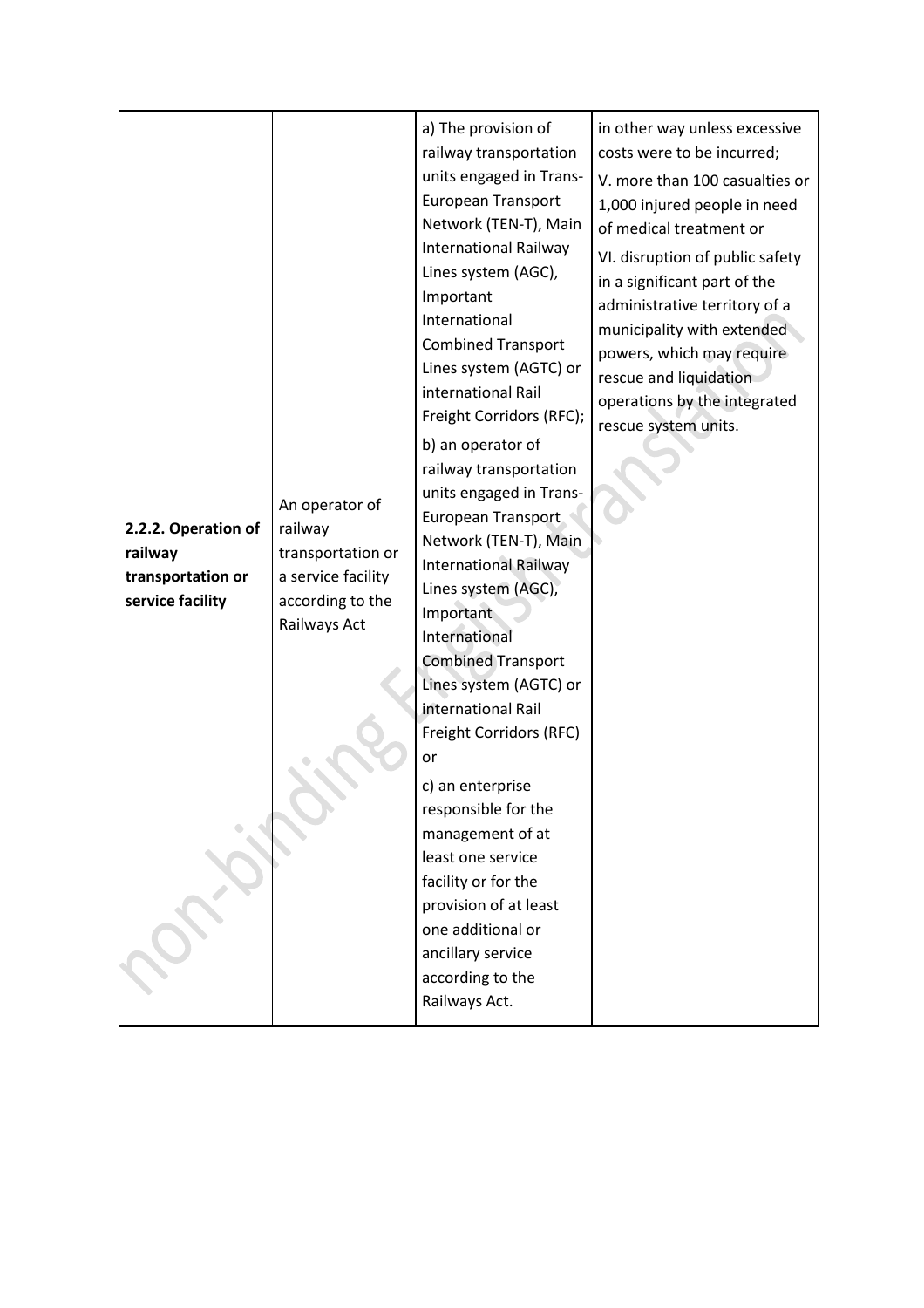### **2.3. Water transport**

| Sectoral criteria                                                                                                                             |                                                                                                                                                                                                                                                       |                                                                                                                                                                                         |                                                                                                                                                                                                                                                                                                                                                                                                                                 |
|-----------------------------------------------------------------------------------------------------------------------------------------------|-------------------------------------------------------------------------------------------------------------------------------------------------------------------------------------------------------------------------------------------------------|-----------------------------------------------------------------------------------------------------------------------------------------------------------------------------------------|---------------------------------------------------------------------------------------------------------------------------------------------------------------------------------------------------------------------------------------------------------------------------------------------------------------------------------------------------------------------------------------------------------------------------------|
| <b>Type of service</b>                                                                                                                        | Type of entity                                                                                                                                                                                                                                        | Special criterion for the<br>type of entity                                                                                                                                             | Impact criteria                                                                                                                                                                                                                                                                                                                                                                                                                 |
| 2.3.1. Inland, sea or<br>coastal passenger<br>or freight water<br>transport operation                                                         | <b>Entities carrying</b><br>out inland, sea or<br>coastal passenger<br>or freight water<br>transport                                                                                                                                                  | a) Operation of water<br>transport or the<br>offering of services in<br>water transport which<br>are irreplaceable or<br>would be replaceable<br>only with excessive<br>costs incurred. | The impact of a cyber security<br>incident in the information<br>system or in the electronic<br>communications network on<br>the functioning of which the<br>service provision is<br>dependent can cause                                                                                                                                                                                                                        |
| 2.3.2. The<br>operation of<br>managing<br>authorities of ports<br>or entities<br>operating works or<br>equipment<br>contained within<br>ports | A managing<br>authority of a port<br>including the port<br>facilities according<br>to the directly<br>applicable<br><b>European Union</b><br>legislation <sup>7</sup> or an<br>entity operating<br>works or<br>equipment<br>contained within<br>ports |                                                                                                                                                                                         | I. a serious limitation or<br>disruption of another<br>essential service or a<br>limitation or disruption of a<br>critical infrastructure<br>element;<br>II. economic loss greater than<br>0.25 % of GDP;<br>III. unavailability of the type<br>of service for more than 1,600<br>people which is irreplaceable<br>in another or would be<br>replaceable only with<br>excessive costs incurred;<br>IV. more than 100 casualties |
| 2.3.3. Operation of<br>vessel traffic<br>services                                                                                             | An operator of<br>vessel traffic<br>services according<br>to relevant<br><b>European Union</b><br>legislation <sup>8</sup>                                                                                                                            |                                                                                                                                                                                         | or 1,000 injured people in<br>need of medical treatment or<br>V. disruption of public safety<br>in a significant part of the<br>administrative territory of a<br>municipality with extended<br>powers, which may require<br>rescue and liquidation<br>operations by the integrated<br>rescue system units.                                                                                                                      |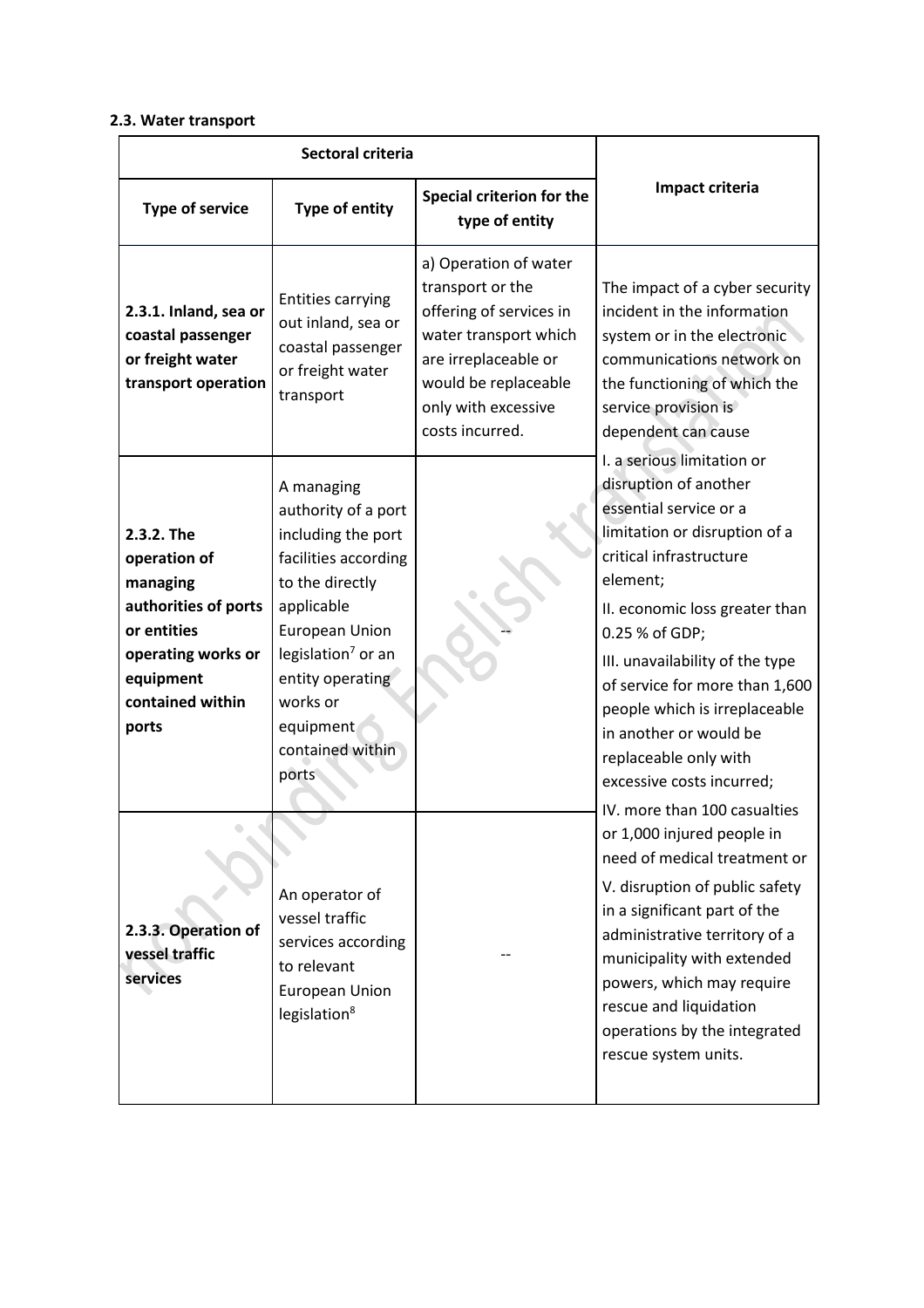## **2.4. Road transport**

| Sectoral criteria                                                                |                                                                                                                                                         |                                                                                                                                                                                                                 |                                                                                                                                                                                                                                                                                                                                                                                                                                                                                                                                                                                                                                                                                                                                                                                           |
|----------------------------------------------------------------------------------|---------------------------------------------------------------------------------------------------------------------------------------------------------|-----------------------------------------------------------------------------------------------------------------------------------------------------------------------------------------------------------------|-------------------------------------------------------------------------------------------------------------------------------------------------------------------------------------------------------------------------------------------------------------------------------------------------------------------------------------------------------------------------------------------------------------------------------------------------------------------------------------------------------------------------------------------------------------------------------------------------------------------------------------------------------------------------------------------------------------------------------------------------------------------------------------------|
| <b>Type of service</b>                                                           | <b>Type of entity</b>                                                                                                                                   | <b>Special criterion for</b><br>the type of entity                                                                                                                                                              | Impact criteria                                                                                                                                                                                                                                                                                                                                                                                                                                                                                                                                                                                                                                                                                                                                                                           |
| 2.4.1. Activity of<br>an entity<br>responsible for<br>traffic control<br>service | An entity<br>responsible for<br>planning, control or<br>maintenance of<br>overland<br>communications<br>falling within its<br>territorial<br>competence | a) Traffic control<br>service for overland<br>communications.                                                                                                                                                   | The impact of cyber a security<br>incident in the information<br>system or in the electronic<br>communications network on<br>the functioning of which the<br>service provision is dependent<br>can cause<br>I. a serious limitation or<br>disruption of the type of                                                                                                                                                                                                                                                                                                                                                                                                                                                                                                                       |
| 2.4.2. Operation of<br>Intelligent<br><b>Transport Systems</b>                   | A provider of<br><b>Intelligent Transport</b><br>System service<br>according to the Act<br>on Road<br>Communications                                    | a) Operation of<br><b>Intelligent Transport</b><br>Systems in the sphere<br>of road transport,<br>traffic or mobility<br>control services or in<br>the sphere of<br>interface with other<br>types of transport. | service which would affect<br>more than 50,000 people;<br>II. a serious limitation or<br>disruption of another essential<br>service or a limitation or<br>disruption of a critical<br>infrastructure element;<br>III. economic loss greater than<br>0.25 % of GDP;<br>IV. unavailability of the type of<br>service for more than 1,600<br>people which is irreplaceable<br>in another way unless<br>excessive costs were to be<br>incurred;<br>V. more than 100 casualties or<br>1,000 injured people in need<br>of medical treatment or<br>VI. disruption of public safety<br>in a significant part of the<br>administrative territory of a<br>municipality with extended<br>powers, which may require<br>rescue and liquidation<br>operations by the integrated<br>rescue system units. |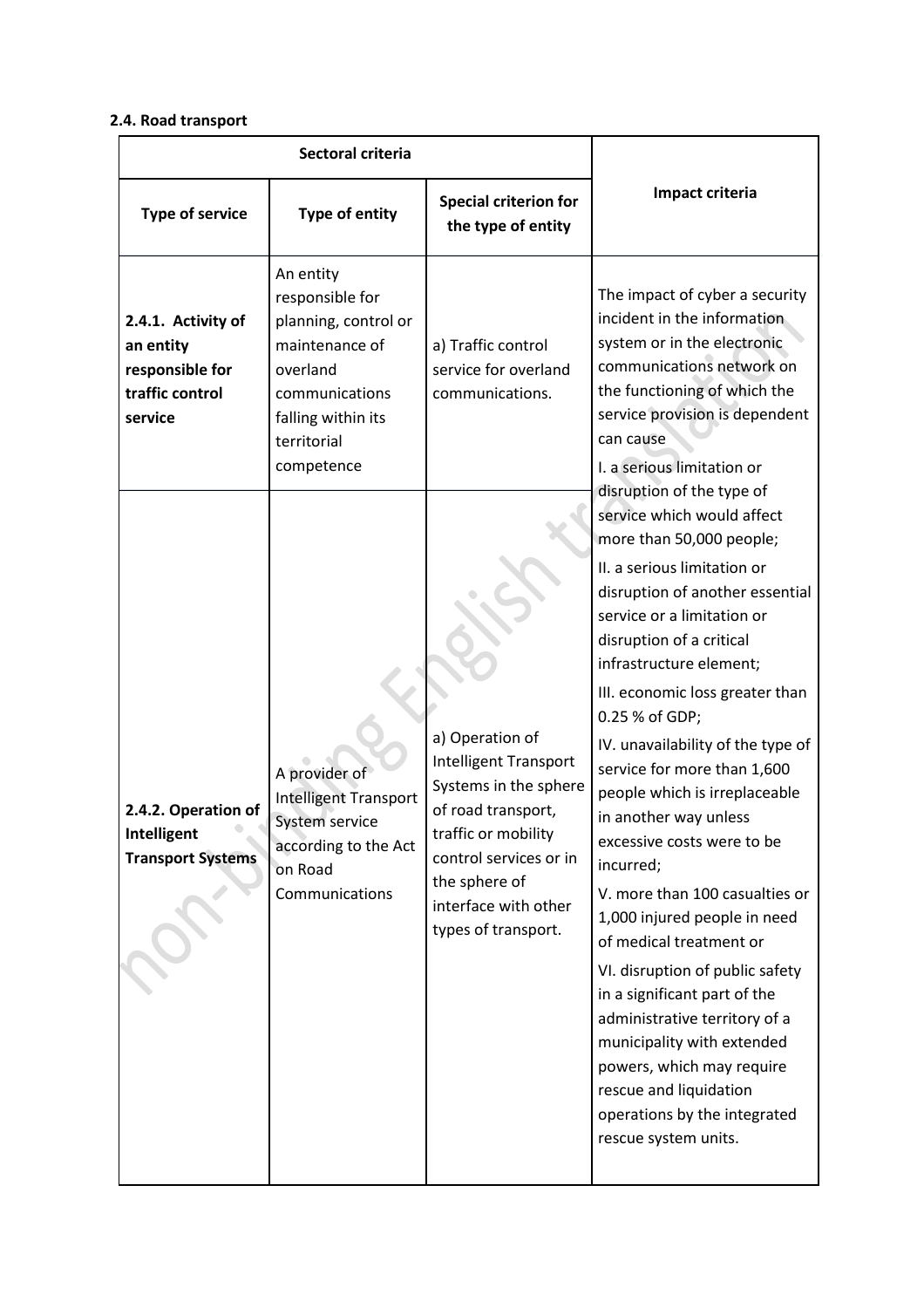## **3. Banking**

| Sectoral criteria                                                |                                                                                                                      |                                                                                                                                  |                                                                                                                                                                                                                                                                                                                                                                                                                                                                                                                                                                                                                                                                                                                                                                                 |
|------------------------------------------------------------------|----------------------------------------------------------------------------------------------------------------------|----------------------------------------------------------------------------------------------------------------------------------|---------------------------------------------------------------------------------------------------------------------------------------------------------------------------------------------------------------------------------------------------------------------------------------------------------------------------------------------------------------------------------------------------------------------------------------------------------------------------------------------------------------------------------------------------------------------------------------------------------------------------------------------------------------------------------------------------------------------------------------------------------------------------------|
| <b>Type of service</b>                                           | Type of entity                                                                                                       | Special criterion for the<br>type of entity                                                                                      | Impact criteria                                                                                                                                                                                                                                                                                                                                                                                                                                                                                                                                                                                                                                                                                                                                                                 |
| 3.1. Pursuing the<br>activities<br>იf<br>a<br>credit institution | A credit institution<br>according to the<br>directly applicable<br><b>European Union</b><br>legislation <sup>9</sup> | a) More than 500,000<br>clients or<br>b) a market share<br>exceeding 1 % of the<br>total balance sheet of<br>the banking sector. | The impact of a cyber security<br>incident in the information<br>system or in the electronic<br>communications network on<br>the functioning of which the<br>service provision is dependent<br>can cause<br>I. a serious limitation of the<br>type of service which would<br>affect more than 500,000<br>people;<br>II. a serious limitation or<br>disruption of another essential<br>service or a limitation or<br>disruption of a critical<br>infrastructure element;<br>III. economic loss greater than<br>0.25 % of GDP or<br>IV. disruption of public safety<br>in a significant part of the<br>administrative territory of a<br>municipality with extended<br>powers, which may require<br>rescue and liquidation<br>operations by the integrated<br>rescue system units. |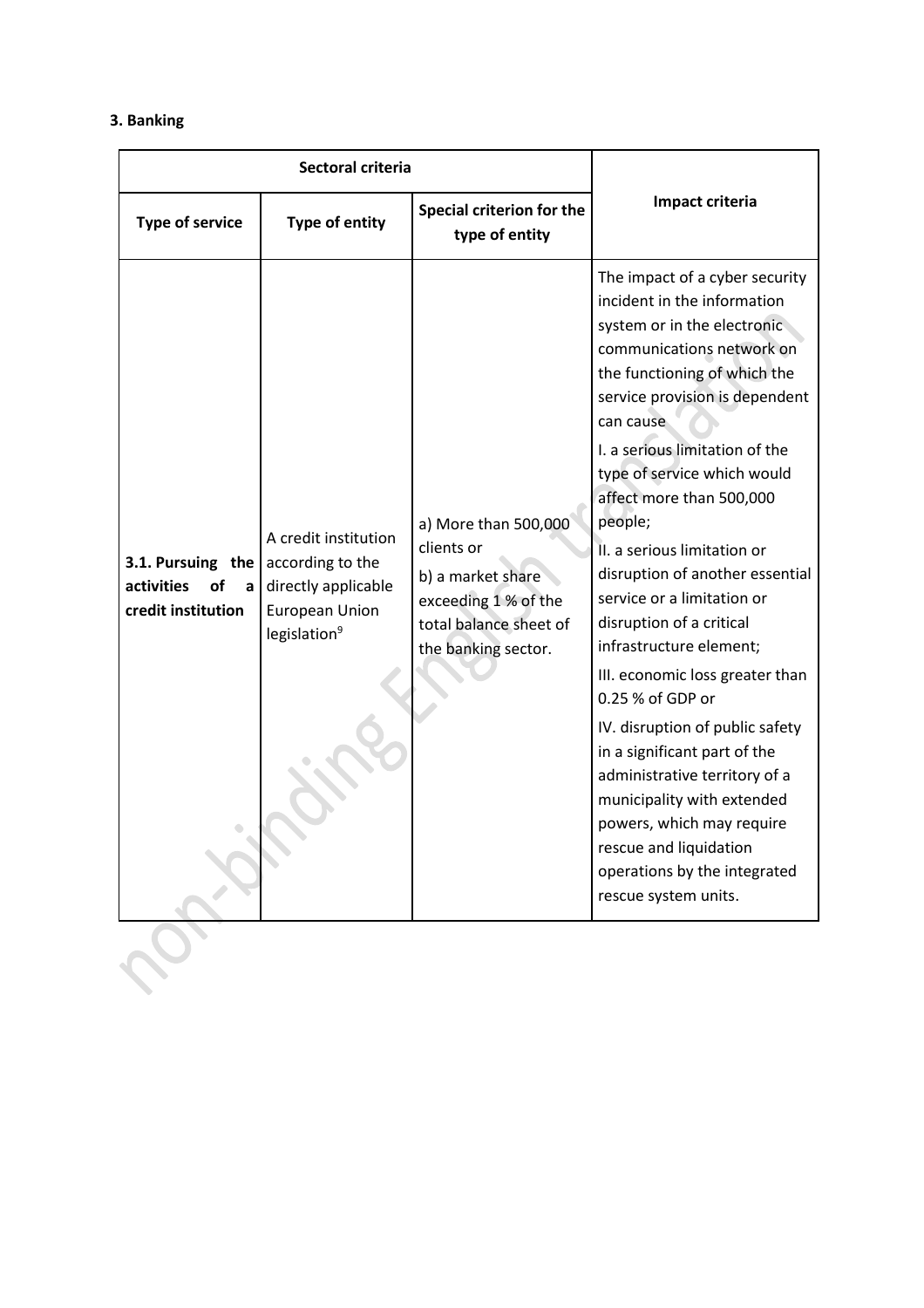## **4. Financial market infrastructures**

| <b>Sectoral criteria</b>                                        |                                                                                                                           |                                                    |                                                                                                                                                                                                                                                                                                                                                                                                                                                                                      |
|-----------------------------------------------------------------|---------------------------------------------------------------------------------------------------------------------------|----------------------------------------------------|--------------------------------------------------------------------------------------------------------------------------------------------------------------------------------------------------------------------------------------------------------------------------------------------------------------------------------------------------------------------------------------------------------------------------------------------------------------------------------------|
| <b>Type of service</b>                                          | Type of entity                                                                                                            | <b>Special criterion for</b><br>the type of entity | Impact criteria                                                                                                                                                                                                                                                                                                                                                                                                                                                                      |
| 4.1. Operation of<br>a trading venue                            | An operator of a<br>trading venue<br>according to the Act<br>on<br><b>Business Activities</b><br>on the Capital<br>Market |                                                    | The impact of a cyber security<br>incident in the information<br>system or in the electronic<br>communication networks on<br>the functioning of which the<br>service provision is dependent<br>can cause<br>I. a serious limitation or<br>disruption of the type of<br>service which would affect<br>more than 50,000 people;<br>II. a serious limitation or<br>disruption of another essential<br>service or a limitation or<br>disruption of a critical<br>infrastructure element; |
| 4.2. Pursuing the<br>activities of a<br>central<br>counterparty | A central<br>counterparty<br>according to the<br>directly applicable<br><b>European Union</b><br>legislation <sup>9</sup> |                                                    | III. economic loss greater than<br>0.25 % of GDP;<br>IV. unavailability of the type of<br>service for more than 1,600<br>people which is irreplaceable<br>in another way unless<br>excessive costs were to be<br>incurred or<br>V. disruption of public safety<br>in a significant part of the<br>administrative territory of a<br>municipality with extended<br>powers, which may require<br>rescue and liquidation<br>operations by the integrated<br>rescue system units.         |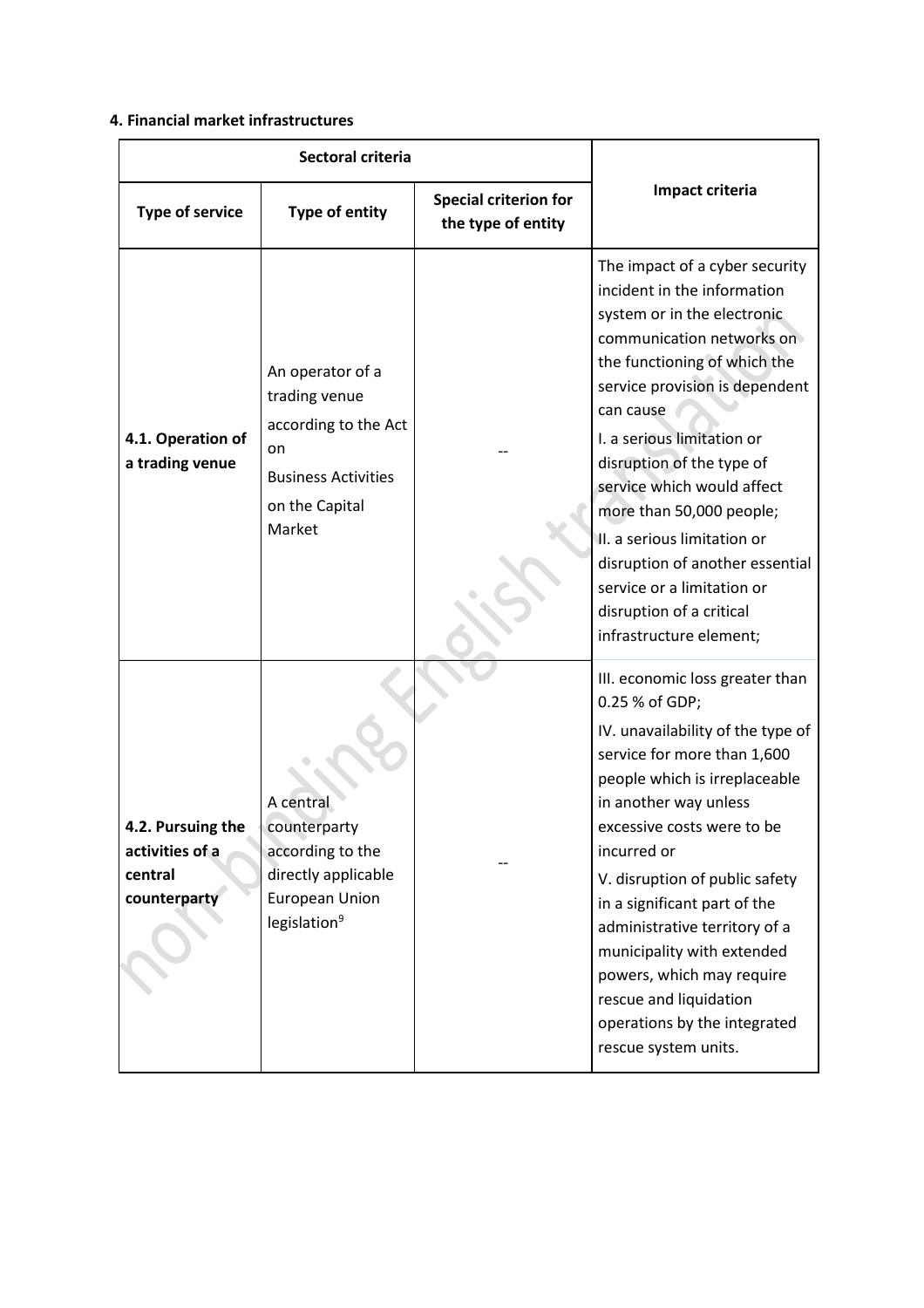### **5. Health sector**

| Sectoral criteria                    |                                                                        |                                                                                                                                                                                                                |                                                                                                                                                                                                                                                                                                                                                                                                                                                                                                                                                                                                                                                                                                                                                                                                                                                                                                                                                                                                                                                                       |
|--------------------------------------|------------------------------------------------------------------------|----------------------------------------------------------------------------------------------------------------------------------------------------------------------------------------------------------------|-----------------------------------------------------------------------------------------------------------------------------------------------------------------------------------------------------------------------------------------------------------------------------------------------------------------------------------------------------------------------------------------------------------------------------------------------------------------------------------------------------------------------------------------------------------------------------------------------------------------------------------------------------------------------------------------------------------------------------------------------------------------------------------------------------------------------------------------------------------------------------------------------------------------------------------------------------------------------------------------------------------------------------------------------------------------------|
| <b>Type of service</b>               | Type of entity                                                         | <b>Special criterion for</b><br>the type of entity                                                                                                                                                             | Impact criteria                                                                                                                                                                                                                                                                                                                                                                                                                                                                                                                                                                                                                                                                                                                                                                                                                                                                                                                                                                                                                                                       |
| 5.1. Provision of<br>health services | A healthcare<br>provider according<br>to the Act on Health<br>Services | a) A total of at least<br>800 acute care beds in<br>the last three calendar<br>years or<br>b) the status of a<br>facility for highly<br>specialized trauma<br>care according to the<br>Act on Health Services. | The impact of a cyber security<br>incident in the information<br>system or in the electronic<br>communications network on<br>the functioning of which the<br>service provision is dependent<br>can cause<br>I. a serious limitation of the<br>type of service which would<br>affect more than 50,000<br>people;<br>II. a serious limitation or<br>disruption of another essential<br>service or a limitation or<br>disruption of a critical<br>infrastructure element;<br>III. unavailability of the type of<br>service for more than 1,600<br>people which is irreplaceable<br>in another way unless<br>excessive costs were to be<br>incurred;<br>IV. more than 100 casualties<br>or 1,000 injured people in<br>need of medical treatment or;<br>V. disruption of public safety<br>in a significant part of the<br>administrative territory of a<br>municipality with extended<br>powers, which may require<br>rescue and liquidation<br>operations by the integrated<br>rescue system units or<br>VI. Disclosure of sensitive data<br>of more than 200,000 people. |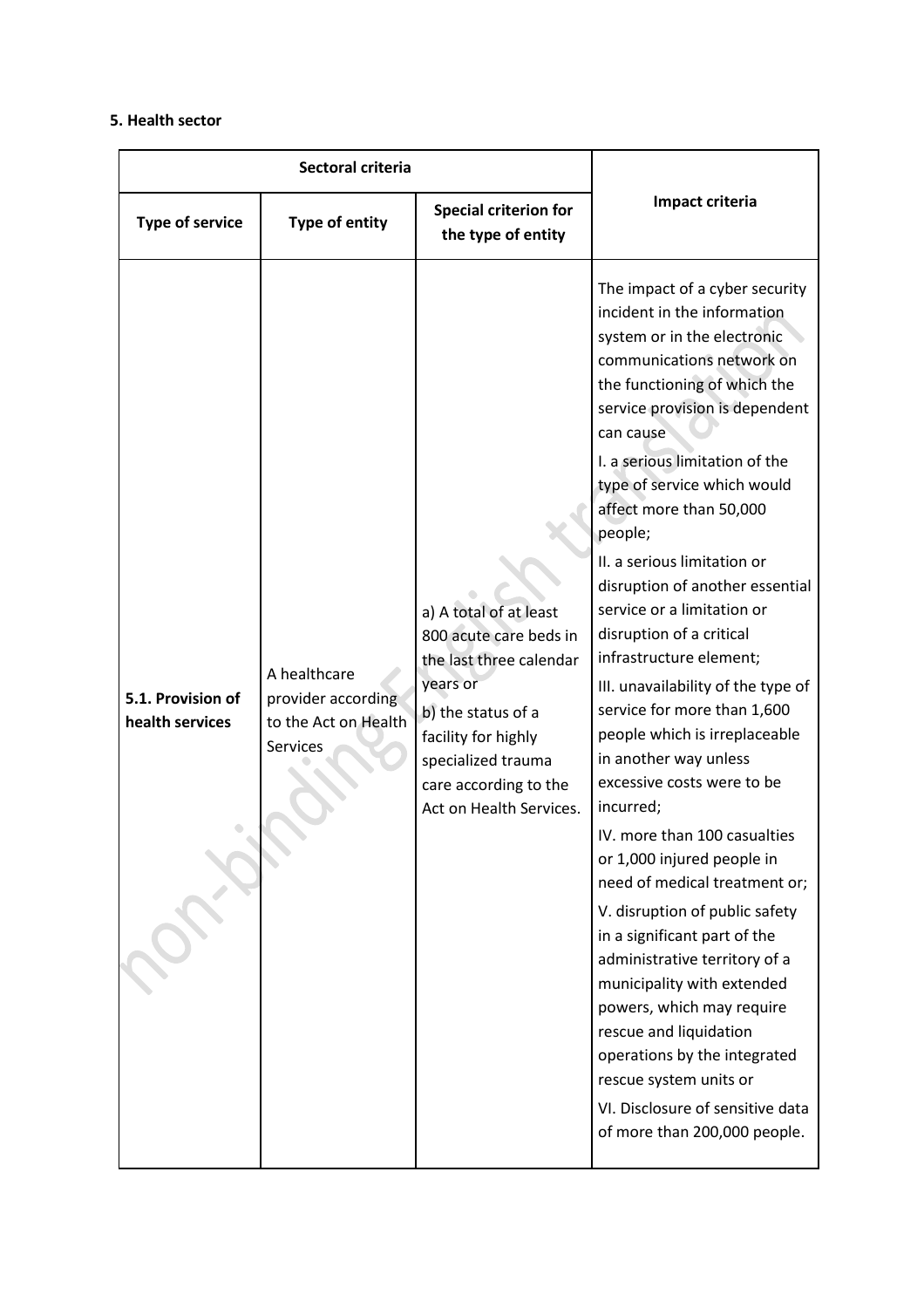## **6. Water resource management**

| Sectoral criteria                                                                                                 |                                                                                                                                                                                                                                                                                                                                   |                                                                                                                                                                                                          |                                                                                                                                                                                                                                                                                                                                                                                                                                                                                                                                                                                                                                                                                                                                                                                                                                                                                                                                                                                                                                                   |
|-------------------------------------------------------------------------------------------------------------------|-----------------------------------------------------------------------------------------------------------------------------------------------------------------------------------------------------------------------------------------------------------------------------------------------------------------------------------|----------------------------------------------------------------------------------------------------------------------------------------------------------------------------------------------------------|---------------------------------------------------------------------------------------------------------------------------------------------------------------------------------------------------------------------------------------------------------------------------------------------------------------------------------------------------------------------------------------------------------------------------------------------------------------------------------------------------------------------------------------------------------------------------------------------------------------------------------------------------------------------------------------------------------------------------------------------------------------------------------------------------------------------------------------------------------------------------------------------------------------------------------------------------------------------------------------------------------------------------------------------------|
| <b>Type of service</b>                                                                                            | <b>Type of entity</b>                                                                                                                                                                                                                                                                                                             | <b>Special criterion for</b><br>the type of entity                                                                                                                                                       | Impact criteria                                                                                                                                                                                                                                                                                                                                                                                                                                                                                                                                                                                                                                                                                                                                                                                                                                                                                                                                                                                                                                   |
| 6.1. Production,<br>supply or<br>distribution of<br>drinking water or<br>wastewater<br>collection or<br>treatment | A producer, supplier<br>or distributor of<br>drinking water or an<br>entity securing<br>wastewater<br>collection or<br>treatment,<br>excluding<br>distributors for<br>whom the<br>distribution of<br>drinking water is<br>only a part of their<br>general business<br>activities related to<br>the distribution of<br>other goods | a) Production, supply<br>or distribution of<br>drinking water;<br>b) a wastewater<br>treatment plant;<br>c) a water purification<br>plant or<br>d) operation of a water<br>supply system or<br>sewerage. | The impact of a cyber security<br>incident in the information<br>system or in the electronic<br>communications network on<br>the functioning of which the<br>service provision is dependent<br>can cause<br>I. a serious limitation of the<br>type of service which would<br>affect more than 50,000<br>people;<br>II. a serious limitation or<br>disruption of another essential<br>service or a limitation or<br>disruption of a critical<br>infrastructure element;<br>III. economic loss greater than<br>0.25 % of GDP;<br>IV unavailability of the type of<br>service for more than 1,600<br>people which is irreplaceable<br>in another way unless<br>excessive costs were to be<br>incurred;<br>V. more than 100 casualties or<br>1,000 injured people in need<br>of medical treatment or<br>VI. disruption of public safety<br>in a significant part of the<br>administrative territory of a<br>municipality with extended<br>powers, which may require<br>rescue and liquidation<br>operations by the integrated<br>rescue system units. |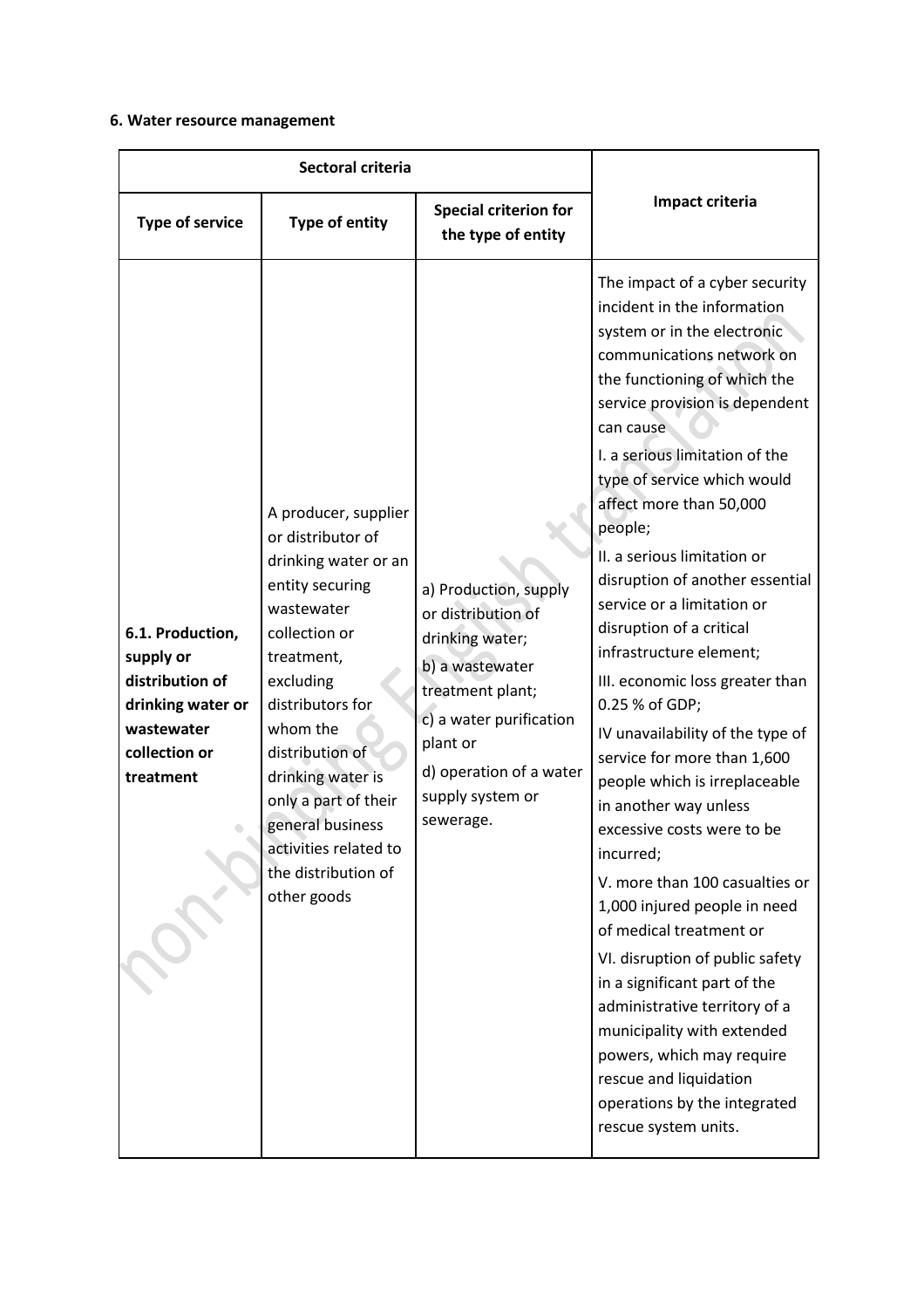## **7. Digital infrastructure**

| Sectoral criteria                                                                             |                                                                                                                                                          |                                                                                                                                                                                   |                                                                                                                                                                                                                                                                                                                                                                                                                                                                              |
|-----------------------------------------------------------------------------------------------|----------------------------------------------------------------------------------------------------------------------------------------------------------|-----------------------------------------------------------------------------------------------------------------------------------------------------------------------------------|------------------------------------------------------------------------------------------------------------------------------------------------------------------------------------------------------------------------------------------------------------------------------------------------------------------------------------------------------------------------------------------------------------------------------------------------------------------------------|
| <b>Type of service</b>                                                                        | Type of entity                                                                                                                                           | <b>Special criterion for</b><br>the type of entity                                                                                                                                | Impact criteria                                                                                                                                                                                                                                                                                                                                                                                                                                                              |
| 7.1. Interconnecting<br>technically<br>autonomous<br>networks                                 | A provider of an<br>Internet Exchange<br>Point (IXP) service<br>interconnecting<br>networks that are<br>technically and<br>organizationally<br>separated | a) Interconnection of<br>more than 50<br>autonomous networks<br>and an average bit rate<br>which exceeds 50 Gb/s<br>measured in five-<br>minute intervals<br>throughout 24 hours. | The impact of a cyber security<br>incident in the information<br>system or in the electronic<br>communications network on<br>the functioning of which the<br>service provision is dependent<br>can cause<br>I. a serious limitation or                                                                                                                                                                                                                                       |
| 7.2. Provision of<br><b>Domain Name</b><br><b>System (DNS)</b><br>services on the<br>Internet | A provider of DNS<br>services                                                                                                                            | a) Provision of an<br>authoritative DNS<br>service and<br>maintenance or<br>hosting of more than<br>10,000 second-level<br>domains.                                               | disruption of the type of<br>service which would affect<br>more than 50,000 people;<br>II. a serious limitation or<br>disruption of another essential<br>service or a limitation or<br>disruption of a critical<br>infrastructure element;                                                                                                                                                                                                                                   |
| 7.3. Operation or<br>maintenance of a<br>top-level domain<br>registry                         | An entity that<br>maintains or<br>operates a top-<br>level domain<br>name registry                                                                       | a) Maintenance of a<br>top-level domain name<br>registry with more<br>than 100,000<br>registered domains.                                                                         | III. economic loss greater than<br>0.25 % of GDP;<br>IV. unavailability of the type of<br>service for more than 1,600<br>people which is irreplaceable<br>in another way unless<br>excessive costs were to be<br>incurred or<br>V. disruption of public safety<br>in a significant part of the<br>administrative territory of a<br>municipality with extended<br>powers, which may require<br>rescue and liquidation<br>operations by the integrated<br>rescue system units. |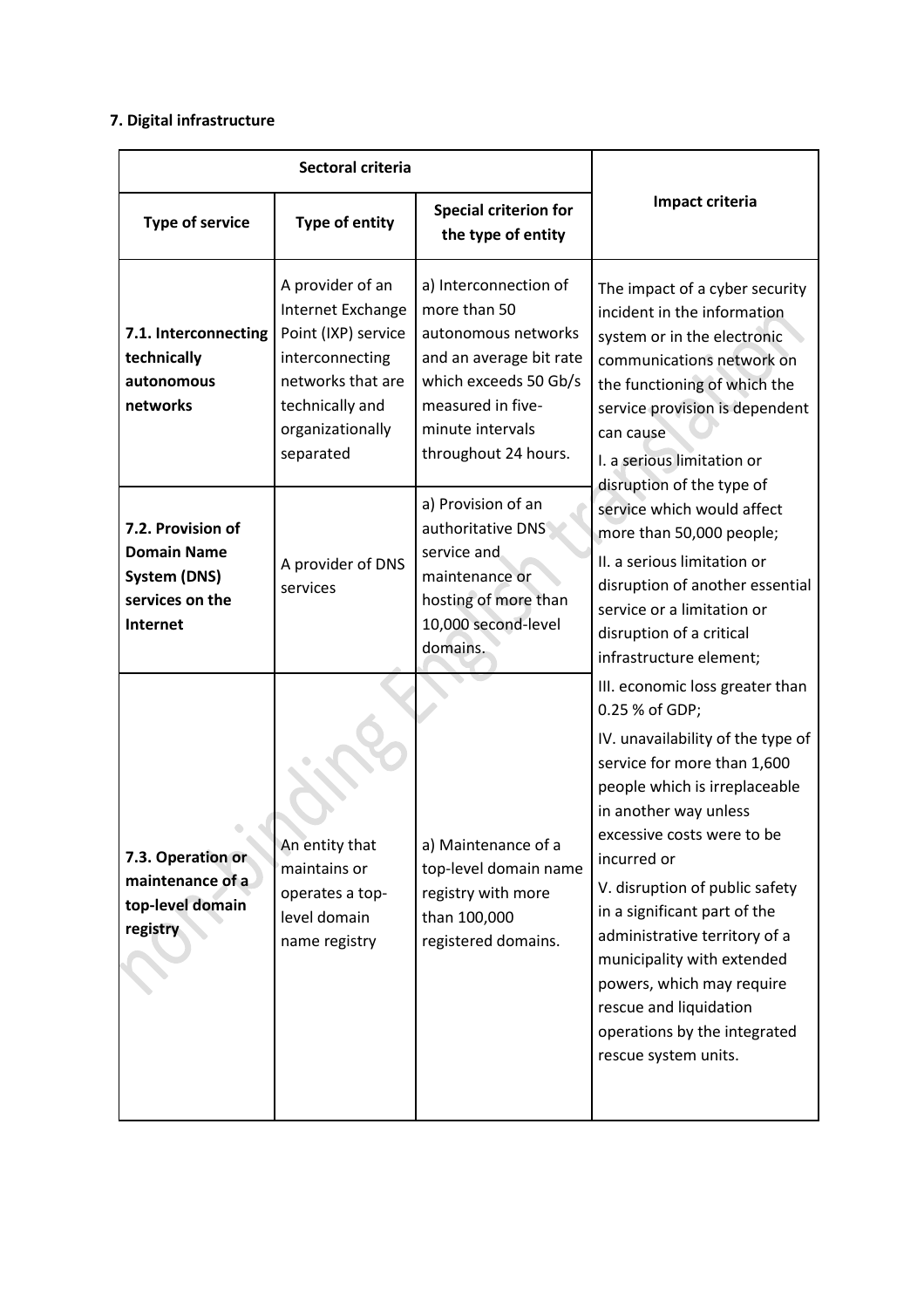## **8. Chemical industry**

| Sectoral criteria                                                     |                                                                  |                                             |                                                                                                                                                          |
|-----------------------------------------------------------------------|------------------------------------------------------------------|---------------------------------------------|----------------------------------------------------------------------------------------------------------------------------------------------------------|
| <b>Type of service</b>                                                | Type of entity                                                   | Special criterion for the<br>type of entity | Impact criteria                                                                                                                                          |
| 8.1. Production of<br>industrial gas                                  | A producer of<br>industrial gas                                  |                                             | The impact of a cyber security<br>incident in the information<br>system or in the electronic                                                             |
| 8.2. Production of<br>fertilizers or<br>nitrogenous<br>compounds      | A producer of<br>fertilizers or<br>nitrogenous<br>compounds      |                                             | communications network on<br>the functioning of which the<br>service provision is dependent<br>can cause                                                 |
| 8.3. Production of<br>pesticides or other<br>agrochemical<br>products | A producer of<br>pesticides or other<br>agrochemical<br>products |                                             | I. a serious limitation or<br>disruption of the type of<br>service which would affect<br>more than 50,000 people;                                        |
| 8.4. Production of<br>explosives                                      | A producer of<br>explosives                                      |                                             | II. a serious limitation or<br>disruption of another essential<br>service or a limitation or<br>disruption of a critical                                 |
| 8.5. Processing of<br>nuclear fuel                                    | An entity<br>operating nuclear<br>fuel processing                |                                             | infrastructure element;<br>III. economic loss greater than<br>0.25 % of GDP;                                                                             |
| 8.6. Production of<br>basic<br>pharmaceutical<br>products             | A producer of<br>basic<br>pharmaceutical<br>products             |                                             | IV. unavailability of the type of<br>service for more than 1,600<br>people which is irreplaceable<br>in another way unless<br>excessive costs were to be |
| 8.7. Production of<br>pharmaceutical<br>preparations                  | A producer of<br>pharmaceutical<br>preparations                  | $-$                                         | incurred;<br>V. more than 100 casualties or<br>1,000 injured people in need<br>of medical treatment or                                                   |
| 8.8. Production of<br>other basic<br>inorganic<br>substances          | A producer of<br>other basic<br>inorganic<br>substances          |                                             | VI. disruption of public safety<br>in a significant part of the<br>administrative territory of a<br>municipality with extended                           |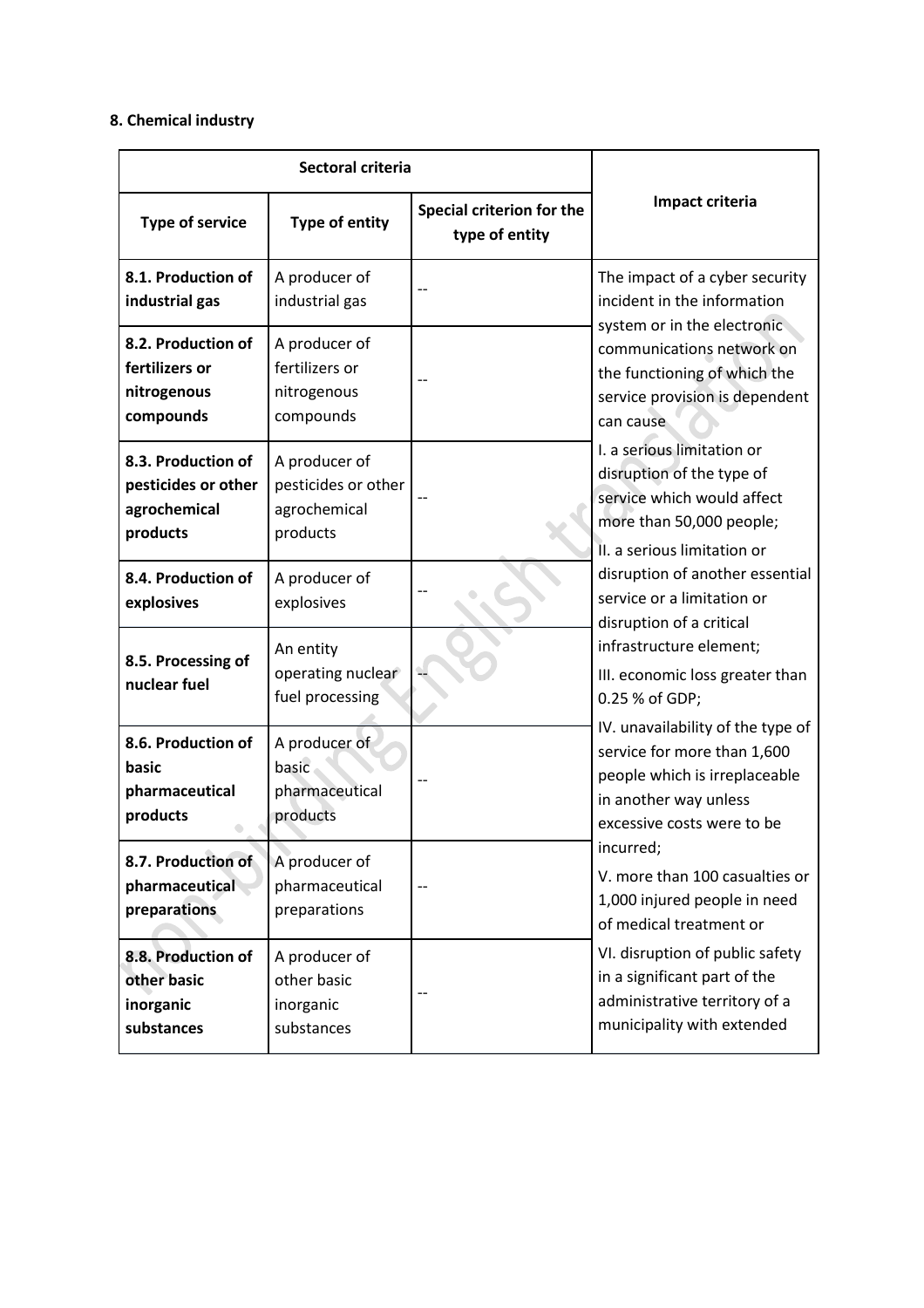|                     |                   |       | powers, which may require<br>rescue and liquidation |
|---------------------|-------------------|-------|-----------------------------------------------------|
| 8.9. Production of  | A producer of     |       | operations by the integrated                        |
| other basic organic | other basic       | $- -$ | rescue system units.                                |
| chemicals           | organic chemicals |       |                                                     |
|                     |                   |       |                                                     |
|                     |                   |       |                                                     |